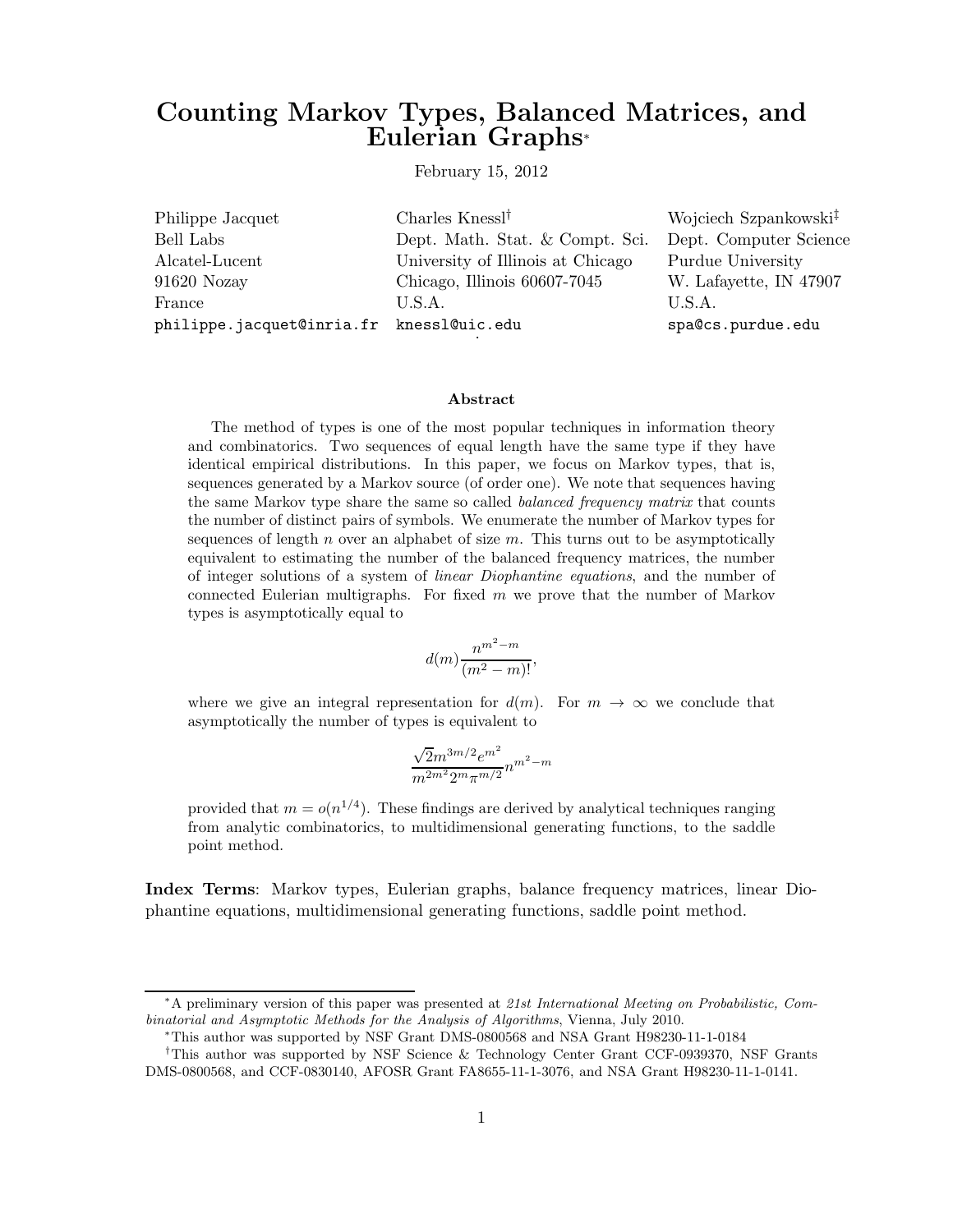# 1 Introduction

The method of types is one of the most popular and useful techniques in information theory and combinatorics. Two sequences of equal length are of the same type if they have identical empirical distributions. Furthermore, sequences of the same type are assigned the same probability by all distributions in a given class. The essence of the method of types was known for some time in probability and statistical physics. But only in the 1970's Csiszar and his group developed a general method and made it a basic tool of information theory of discrete memoryless systems  $[5]$ ; see also  $[4, 6, 9, 14, 15, 17, 23, 24]$ . In passing we observe that the number of types are often needed for minimax redundancy evaluations [1, 2, 14, 16, 18, 22].

There are basically two equivalent ways to define types, one combinatorial [4, 6] and one probabilistic [6, 17]. Throughout the paper we use a combinatorial approach. In general, sequences that have the same *empirical distribution* belong to the same type class. More precisely, let  $\mathcal{A} = \{1, 2, ..., m\}$  be an m-ary alphabet. For a given sequence of length n,  $x^n = x_1 \dots x_n \in \mathcal{A}^n$ , the *type class* is defined as

$$
\mathcal{T}_n(x^n) = \{y^n : \ P_{x^n} = P_{y^n}\}\
$$

for all empirical distributions  $P_{x^n}$  in a given model class. Clearly,  $\bigcup_{x^n} \mathcal{T}_n(x^n) = \mathcal{A}^n$ , and  $|\mathcal{T}_n(x^n)|$  counts the number of sequences of the same type as  $x^n$ . We denote the set of all types as  $\mathcal{Q}_n(m)$ . We aim at deriving an asymptotic expression for the number of (first order) Markov types  $|Q_n(m)|$  (defined more precisely below) for  $n \to \infty$ , considering both fixed and large m.

Here is another equivalent combinatorial characterization of types based on symbolic calculus. We start with an example illustrating types for memoryless sources. Consider alphabet  $\mathcal{A} = \{1, 2, \ldots, m\}$  and m "formal parameters"  $p_1, p_2, \ldots, p_m$ . From a combinatorial (symbolic) point of view,  $p_1, \ldots, p_m$  can be viewed as "formal indeterminate". Then for a given  $x^n \in \mathcal{A}^n$  define formally a "pattern"

$$
P(x^n) := p_1^{k_1} \cdots p_m^{k_m}, \qquad k_1 + k_2 + \cdots + k_m = n,
$$

where  $k_i$  is the number of times symbol  $i \in \mathcal{A}$  occurs in  $x^n$ . Here, a type is fully characterized by the vector count  $\mathbf{k} = (k_1, \dots, k_m)$  such that  $k_1 + k_2 \dots + k_m = n$ . Thus, for a given  $x^n$ , or a given count  $\mathbf{k}(x^n) = (k_1(x^n), \ldots, k_m(x^n))$ , the type class  $\mathcal{T}(x^n) = \mathcal{T}(\mathbf{k})$  is fully described by the "formal pattern"  $p_1^{k_1} \cdots p_m^{k_m}$ . It consists of all sequences  $x^n$  of the same count or pattern. In particular,

$$
|\mathcal{T}(\mathbf{k})| = \binom{n}{k_1,\ldots,k_m}, \quad |\mathcal{Q}_n(m)| = \binom{n+m-1}{m-1}.
$$

Observe that if we interpret  $p_1, \ldots, p_m$  as probabilities of individual symbols in A (i.e.,  $p_1 + \cdots + p_m = 1$ , then  $P(x^n)$  becomes the probability of  $x^n$ , and sequences of the same type are assigned the same probability in the class of memoryless sources.

Let us now consider Markovian types using our symbolic approach. We first define a matrix of formal indeterminate  $\mathbf{P} = \{p_{ij}\}_{i,j \in \mathcal{A}}$ . For a given  $x^n$  define formally

$$
P(x^n) := \prod_{i,j \in \mathcal{A}} p_{ij}^{k_{ij}},\tag{1}
$$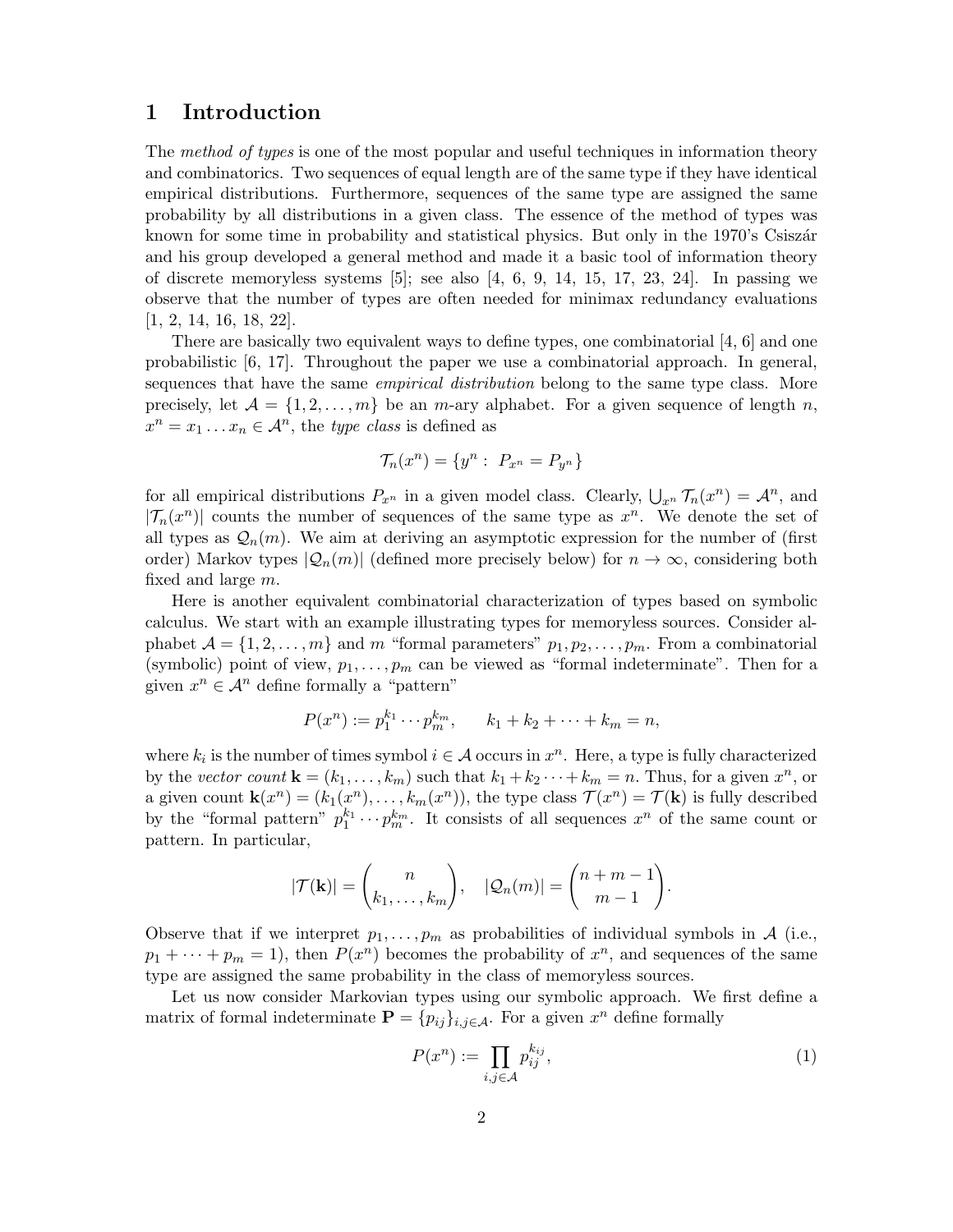where  $k_{ij}$  is the number of the pairs  $(ij) \in \mathcal{A}^2$  in  $x^n$ . For example,  $P(01011) = p_{01}^2 p_{10} p_{11}$ . The frequency matrix  $\bf{k}$  is an integer matrix satisfying two important properties:

$$
\sum_{i,j \in \mathcal{A}} k_{ij} = n - 1,\tag{2}
$$

and additionally for any  $i \in \mathcal{A}$  [14, 24]

$$
\sum_{j=1}^{m} k_{ij} = \sum_{j=1}^{m} k_{ji} + \delta(x_1 = i) - \delta(x_n = i), \quad \forall i \in \mathcal{A},
$$
\n(3)

where  $\delta(A) = 1$  when A is true and zero otherwise. The last property is called the flow conservation property and is a consequence of the fact that the number of pairs starting with symbols  $i \in \mathcal{A}$  must be equal to the number of pairs ending with symbol  $i \in \mathcal{A}$  with the possible exception of the first and last pairs. To avoid this exception, we first consider cyclic strings in which the first element  $x_1$  follows the last  $x_n$  (cf. also [10]). Thus, we consider integer matrices  $\mathbf{k} = [k_{ij}]$  satisfying the following two properties

$$
\sum_{i,j\in\mathcal{A}}k_{ij} = n,\tag{4}
$$

$$
\sum_{j=1}^{m} k_{ij} = \sum_{j=1}^{m} k_{ji}, \quad \forall i \in \mathcal{A}.
$$
 (5)

Such integer matrices **k** will be called *balanced frequency matrices* or simply balanced matrices. We shall call (5) the "conservation law" equation or simply the *balanced boundary* condition (BBC). We denote by  $\mathcal{F}_n(m)$  the set of nonnegative integer solutions of (4) and (5).

Now we are ready to define cyclic Markov types. Two cyclic sequences have the same (cyclic) Markov type if they have the same formal pattern  $P(x^n)$  defined in (1). We denote by  $\mathcal{P}_n(m)$  the set of cyclic Markov types and enumerate them by comparing them to the cardinality of  $\mathcal{F}_n(m)$ .

Let us now briefly address a probabilistic interpretation of Markov types. If  $p_{ij}$  represent transition probabilities and the initial condition is fixed, then  $P(x^n)$  is the probability of  $x^n$ . In the cyclic setting described above, the initial condition is a cyclic one; we address noncyclic sequences (i.e., arbitrary initial condition) and the corresponding types in Section 2.3. Note that two sequences  $x^n$  and  $y^n$  of the same Markov type (i.e., the same frequency matrix, and the same initial condition) are assigned the same probability by all Markov sources (of order one). Hereafter (with the exception of Section 2.3) we only deal with cyclic Markov types  $P_n(m)$  – that we shall simply call Markov types – since they allow us for an elegant presentation of combinatorial and analytic methodologies that relate Markov types to a few other interesting combinatorial objects, and may possibly lead to new results in other studies such as types of Markov fields.

A (cyclic) Markov type is characterized by its balanced frequency matrix  $\bf{k}$ , but not every k leads to a sequence having a Markov type since there may not be an underlying legitimate sequence  $x^n$  (see Example 2 below). To better see this, we present another characterization of Markov types. Let us define a directed multigraph  $G = (V, E)$  with the set of vertices  $V = A$  and  $k_{ij}$  edges between vertices  $i, j \in A$ . For  $A = \{0, 1\}$  such a graph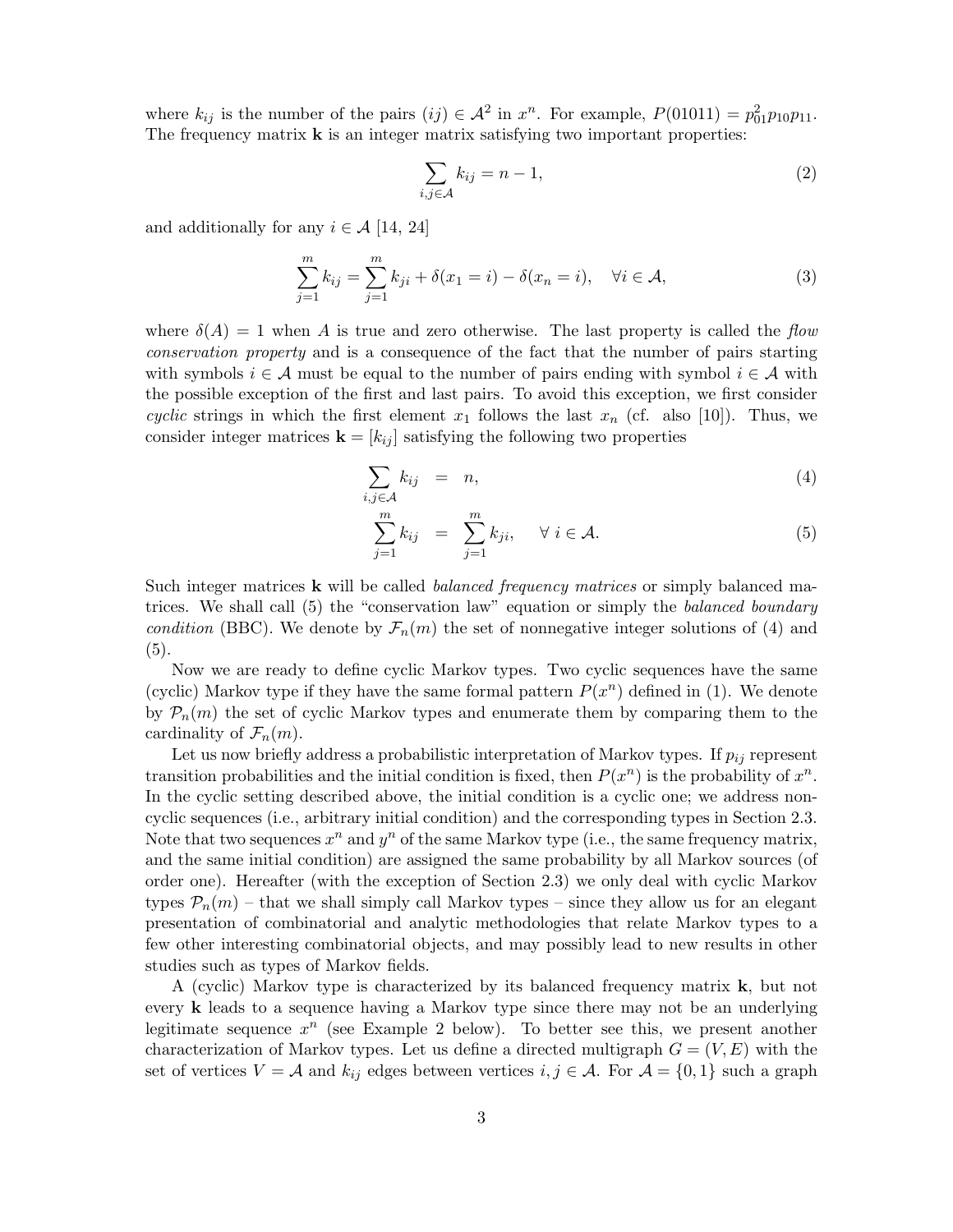

Figure 1: A frequency matrix and its corresponding Eulerian graph.

is shown in Figure 1. Then, as already observed in [3, 13, 14], the number of sequences of a given type **k**, i.e.,  $|\mathcal{T}(\mathbf{k})|$ , is equal to the number of Eulerian cycles in G. On the other hand, the number of types  $|\mathcal{P}_n(m)|$  coincides with the number of Eulerian digraphs  $G = (V, E)$ such that  $V \subseteq \mathcal{A}$  and  $|E| = n$  (here  $V \subseteq \mathcal{A}$  since there may be sequences composed of only some symbols of the alphabet). In this paper, we enumerate the number of Markov types  $|\mathcal{P}_n(m)|$ , that is, the number of Eulerian digraphs G on  $V \subseteq \mathcal{A}$ . In Section 2.1 we show that the number of types,  $|\mathcal{P}_n(m)|$  is asymptotically equivalent to the number of integer solutions  $|\mathcal{F}_n(m)|$  of (4) and (5).

Example 1. Let's first consider a binary Markov source. A balanced frequency matrix is of the following form

$$
\mathbf{k} = \left[ \begin{array}{cc} k_{11} & k_{12} \\ k_{21} & k_{22} \end{array} \right]
$$

where the nonnegative integers  $k_{ij}$  satisfy

$$
k_{11} + k_{12} + k_{21} + k_{22} = n,
$$
  

$$
k_{12} = k_{21}.
$$

From the above we conclude that

$$
k_{11} + 2k_{12} + k_{22} = n.\t\t(6)
$$

The number of nonnegative integer solutions of (6) is obviously

$$
|\mathcal{F}_n(2)| = \sum_{k_{12}=0}^{\lfloor \frac{n}{2} \rfloor} (n - 2k_{12} + 1)
$$
  
= 
$$
\left( \left\lfloor \frac{n}{2} \right\rfloor + 1 \right) (n - \left\lfloor \frac{n}{2} \right\rfloor + 1) = \frac{n^2}{4} + O(n)
$$
 (7)

which we shall show is asymptotically the same as the number of types. We note that the number,  $|\mathcal{T}(\mathbf{k})|$ , of circular sequences of length n is equivalent to the number of Eulerian cycles of the corresponding graph  $G$ , as shown in Figure 1 (see [14] for a detailed discussion).

**Example 2.** Let's now look at the  $m = 3$  case. The balanced frequency matrix has nine elements  ${k_{ij}}_{i,j \in \{1,2,3\}}$ , and they satisfy

$$
k_{11} + k_{12} + k_{13} + k_{21} + k_{22} + k_{23} + k_{31} + k_{32} + k_{33} = n
$$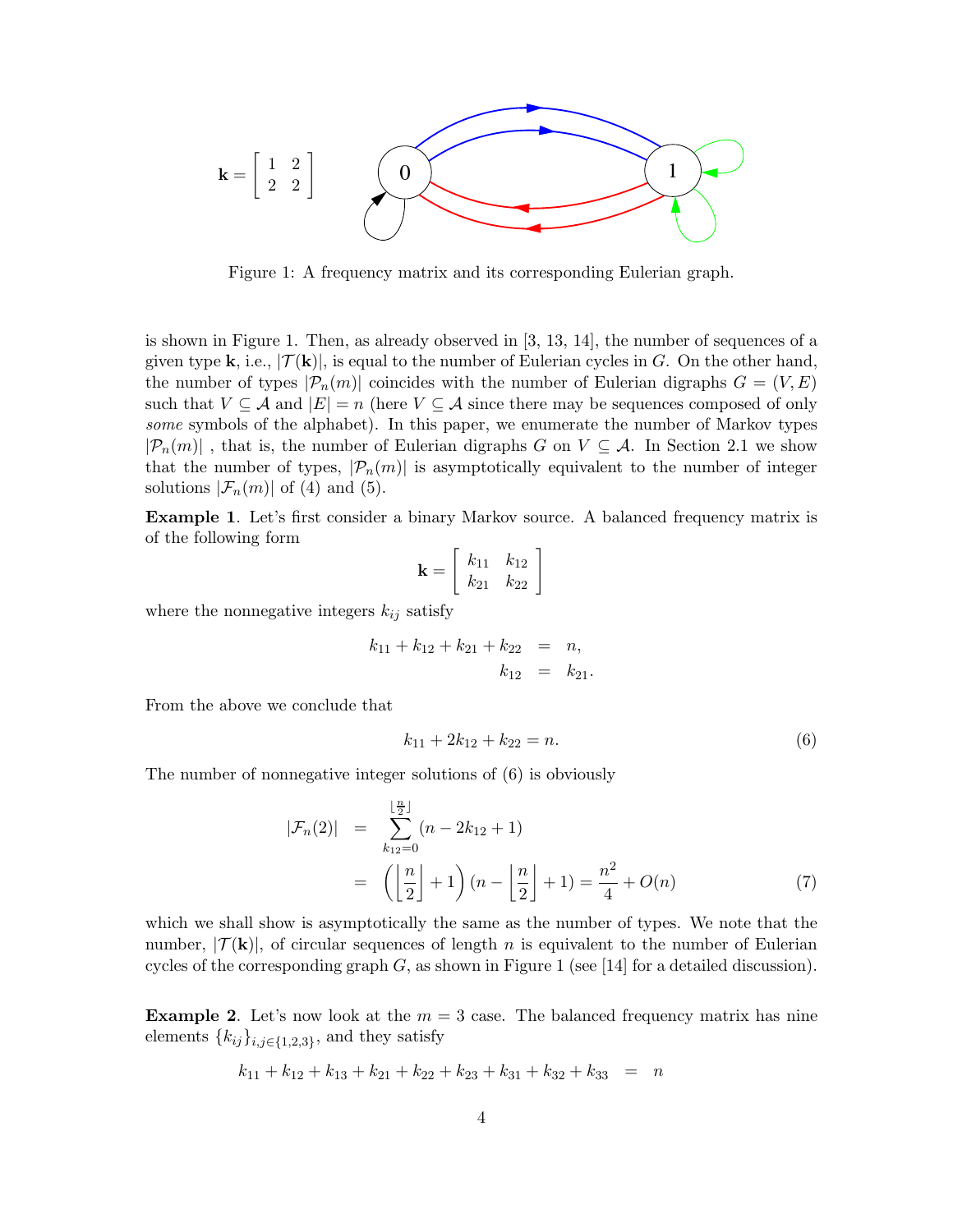| $k_{12} + k_{13} = k_{21} + k_{31}$ |                                      |
|-------------------------------------|--------------------------------------|
|                                     | $k_{12} + k_{32} = k_{21} + k_{23}$  |
|                                     | $k_{13} + k_{23} = k_{31} + k_{32}.$ |

How many nonnegative integer solutions does the above system of linear equations have? The answer is not quite obvious, but we shall show that it is asymptotically  $\frac{n^6}{12 \cdot 6!}$ . However, we observe that not every solution of the above system of equations leads to a legitimate sequence  $x^n$ . Consider the following example with  $n = 5$ 

$$
k_{11} = 2, k_{12} = k_{13} = 0,
$$
  
\n
$$
k_{21} = 0, k_{22} = 0, k_{23} = 1,
$$
  
\n
$$
k_{31} = 0, k_{32} = k_{33} = 1
$$

There is no sequence of length five that can satisfy the above conditions. For example, if  $A = \{a, b, c\}$  such a cyclic sequence would have to consist of five elements and contain the substrings bc, cb, cc, and two  $aa's$  or one aaa, which is impossible. Observe that the underlying multigraph consists of two connected components that do not communicate. Nevertheless, in the next section we prove that the number of integer solutions of the above system of equations coincides *asymptotically* with the number of types  $|\mathcal{P}_n(3)|$ .

Our goal is to enumerate the number of Markov types, that is, to find the cardinality of  $|\mathcal{P}_n(m)|$  (and  $|\mathcal{Q}_n(m)|$ ) by first enumerating  $|\mathcal{F}_n(m)|$ , the number of nonnegative integer solutions to the system of linear equations  $(4)-(5)$ . Such an enumeration, for a general class of systems of homogeneous Diophantine equations, was investigated in Chap. 4.6 of Stanley's book [19] (cf. also [12]). Stanley developed a general theory to construct the associated generating function. However, ultimately only the denominator of this generating function is given in a semi-explicit form in [19], which suffices to derive the growth rate of the number of integer solutions.

In this paper, we propose an approach based on previous work of Jacquet and Szpankowski [14], where analytic techniques such as multidimensional generating functions and the saddle point method were used. This allows us to derive precise asymptotic results. In particular, for fixed m we establish in Theorem 1 that the number of Markov types is asymptotically equal to

$$
|\mathcal{P}_n(m)| \sim d(m) \frac{n^{m^2 - m}}{(m^2 - m)!}, \quad n \to \infty,
$$

and we shall give an integral representation for  $d(m)$ . We also show that the number of types  $|Q_n(m)|$  over non-cyclic Markov sequences (i.e., with arbitrary initial condition) is asymptotically equivalent to  $|\mathcal{P}_n(m)|$  but larger by the factor  $(m^2-m+1)$  (see Corollary 1). For large  $m \to \infty$  with  $m^4 = o(n)$  we determine  $d(m)$  and find that asymptotically the number of types is

$$
|\mathcal{P}_n(m)| \sim \frac{\sqrt{2}m^{3m/2}e^{m^2}}{m^{2m^2}2^m\pi^{m/2}}n^{m^2-m}.
$$

Moreover, our techniques also allow us to derive asymptotics for m to be as large as  $m^2 =$  $O(n)$ . Finally, we point out that our technique easily generalizes to Markov types of order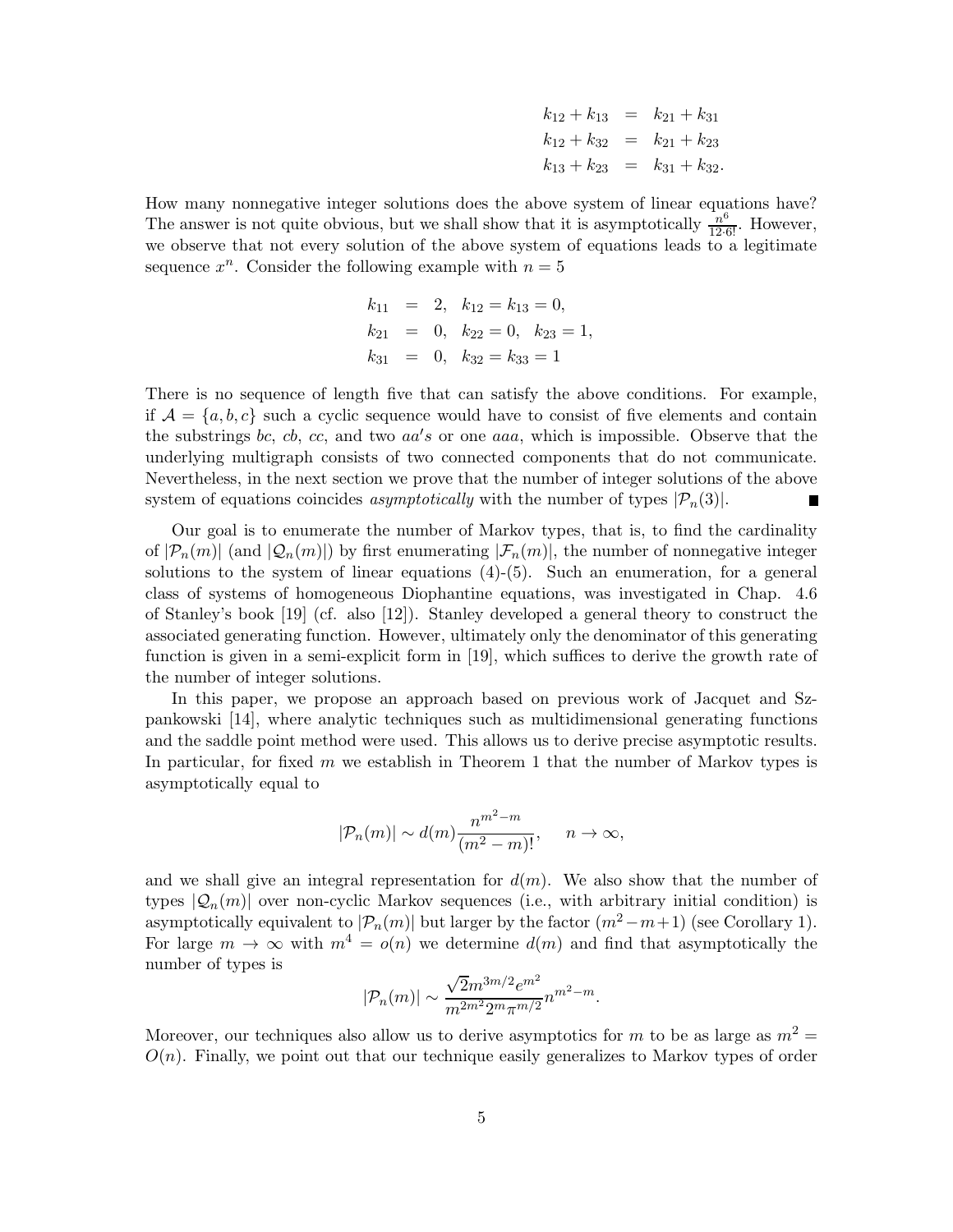r. It can be proved (e.g., see [11]) that

$$
|\mathcal{P}_n^r(m)| \sim d_r(m) \frac{n^{m^r(m-1)}}{[m^r(m-1)]!}
$$
 (8)

where  $d_r(m)$  is a complicated constant. For example in [11] it was shown that  $d_2(2) = 1/12$ .

Markov types were studied in a series of papers; see [14, 15, 23, 24]. However, the existing literature mostly concentrates on finding the number of strings of a given Markov type class, that is,  $|\mathcal{T}(x^n)|$ ; an exception is the work of Martin et al. [15]. In particular, Whittle [24] already in 1955 computed  $|\mathcal{T}(x^n)|$  for Markov chains of order one. Regarding the number of types, it was known for some time  $[4, 5, 6]$  that they grow polynomially in n, but only in [23] Weinberger et al. mentioned (without proof) that  $|\mathcal{P}_n| = \Theta(n^{m^2-m})$ . This estimate was recently rigorously proved by Martin et al. in [15] for tree sources (that include Markov sources) for fixed  $m$ . However, the constant in the asymptotic estimate was never identified. We accomplish it here, as well as present asymptotic results for large m.

The paper is organized as follows. In Section 2 we formulate precisely our problem, establish some asymptotic equivalences, and present our main asymptotic results for fixed or large m. The proofs are given in Section 3.

### 2 Main Results

In this section we present our main results and some of their consequences. We first derive some asymptotic equivalences. In the introduction, we defined the set  $\mathcal{F}_n(m)$  of all solutions of the balance equations (4) and (5). We also noticed that the number of (cyclic) types  $|\mathcal{P}_n(m)|$  is related to the number of Eulerian (connected) directed multigraphs (we shall call them Eulerian digraphs, for short). In Lemma 1 of this section we prove that  $|\mathcal{F}_n(m)|$  and  $|\mathcal{P}_n(m)|$  are asymptotically equivalent. Then we develop a method to evaluate asymptotically  $|\mathcal{F}_n(m)|$  which leads to our main result, presented in Theorem 1. We then briefly discuss non-cyclic Markov types  $\mathcal{Q}_n(m)$  summarizing our findings in Corollary 1.

### 2.1 Some Asymptotic Equivalences

Recall that  $\mathcal{P}_n(m)$  stands for the set of (cyclic) Markov types of length n over an alphabet  $A$  of size m. As already observed, it is equal to the set of all connected Eulerian di-graphs  $G = (V(G), E(G))$  such that  $V(G) \subseteq \mathcal{A}$  and  $|E(G)| = n$ . The point we emphasize is that G may be defined over a *subset* of  $A$ , as shown in the first example in Figure 2 (i.e., there may be some isolated vertices). We denote by  $\mathcal{E}_n(m)$  the set of connected Eulerian digraphs on  $A$ ; the middle of Figure 2 shows an example of a graph in this set. Finally, the set  $\mathcal{F}_n(m)$  can be viewed as the set of digraphs G with  $V(G) = \mathcal{A}, |E(G)| = n$  and satisfying the flow conversation property (in-degree equals out-degree). We call such graphs conservative digraphs. Observe that a graph in  $\mathcal{F}_n(m)$  may consist of several connected (not communicating) Eulerian digraphs, as shown in the third example in Figure 2.

There is a simple relation between  $|\mathcal{E}_n(m)|$  and  $|\mathcal{P}_n(m)|$ . Indeed,

$$
|\mathcal{P}_n(m)| = \sum_k \binom{m}{k} |\mathcal{E}_n(k)| \tag{9}
$$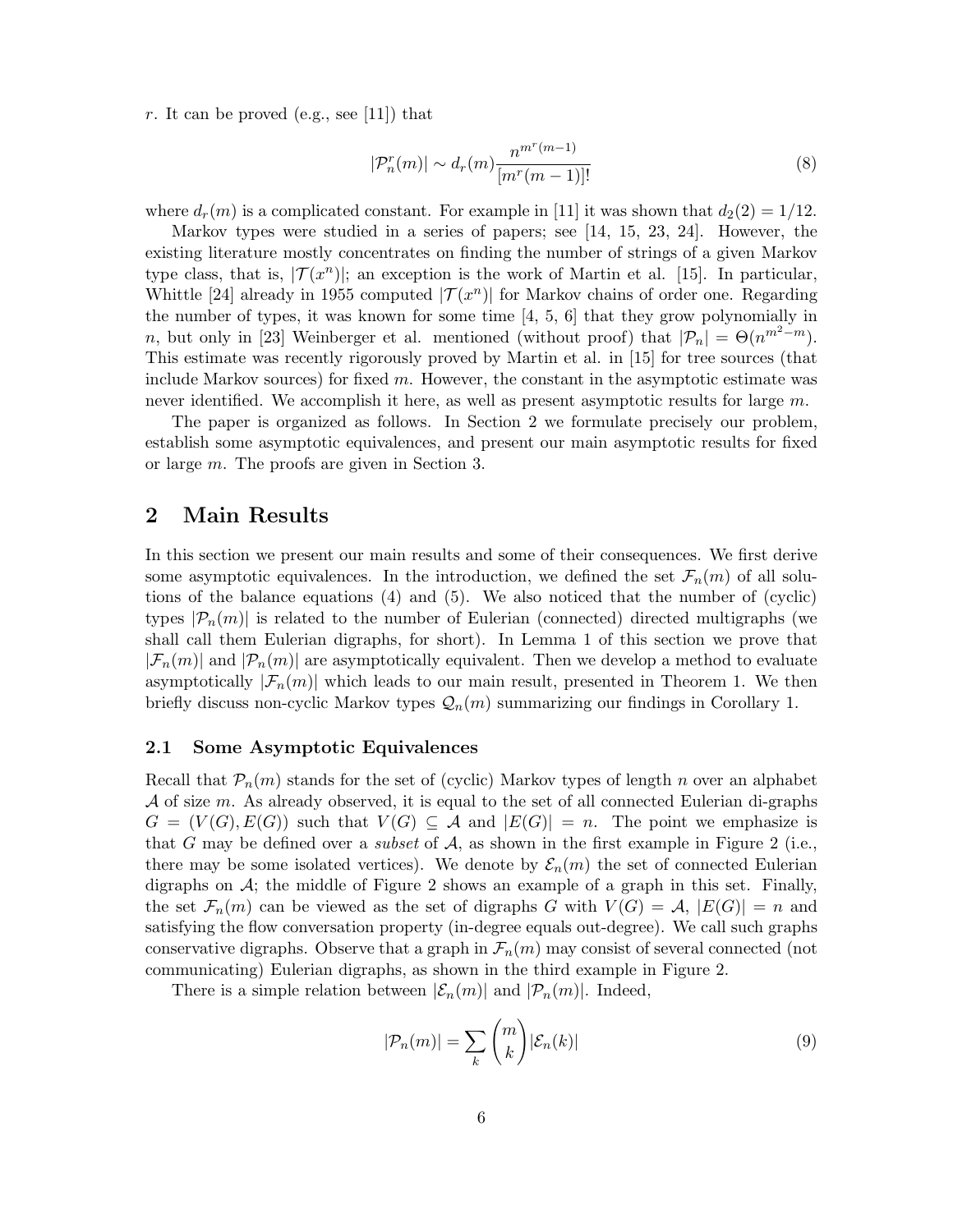

Figure 2: Examples of graphs belonging to  $\mathcal{P}_7(5)$ ,  $\mathcal{E}_{11}(5)$  and  $\mathcal{F}_9(5)$  sets.

since there are  $\binom{m}{k}$  ways to choose  $m - k$  isolated vertices in  $\mathcal{P}_n(m)$ . This implies that

 $|\mathcal{P}_n(m)| \geq |\mathcal{E}_n(m)|$ .

Indeed, it is certainly true since every Eulerian graph on A with  $k \leq m$  (by definition it must be strongly connected and satisfy the flow-conservation law) belongs to  $\mathcal{P}_n(m)$ . In fact, by the same reasoning we can expand the above inequality to obtain for any  $n$  and  $m$ 

$$
|\mathcal{F}_n(m)| \ge |\mathcal{P}_n(m)| \ge |\mathcal{E}_n(m)|. \tag{10}
$$

We now find an asymptotic relation between the number of digraphs  $|\mathcal{P}_n(m)|$  and the number of solutions  $|\mathcal{F}_n(m)|$  of the flow conservation equations (4)-(5), that is, the number of conservative digraphs. As a direct consequence of our definition, a conservative digraph may have several connected components. Each connected component is either a connected Eulerian digraph or an isolated node without an edge. This leads to

$$
|\mathcal{F}_n(m)| = |\mathcal{E}_n(m)| + \sum_{i=2}^m \sum_{\mathcal{A} = \mathcal{A}_1 \cup \dots \cup \mathcal{A}_i} \sum_{n_1 + \dots + n_i = n} \prod_{j=1}^i |\mathcal{E}_{n_j}(\mathcal{A}_j)| \tag{11}
$$

where the sum is over all (unordered) set partitions  $\mathcal{A} = \mathcal{A}_1 \cup \cdots \cup \mathcal{A}_i$  into  $i \geq 2$  (nonempty) parts with  $n_j$  edges in each di-subgraph  $\mathcal{E}_{n_j}(\mathcal{A}_j)$  over  $\mathcal{A}_j$  vertices. Observe that every set partition  $\mathcal{A} = \mathcal{A}_1 \cup \cdots \cup \mathcal{A}_i$  with  $|\mathcal{A}_j| = m_j > 0$  is a partition of  $\mathcal{A}$  into i distinguished subsets of cardinality  $m_j$ . Notice that there are  $\binom{m}{m_1...m_i}$  ways of dividing m into i subsets of size  $m_i$  when permuting the subsets does not lead to a new distinct permutation. For example, for  $\mathcal{A} = \{1, 2, 3, 4\}$  and  $m_1 = m_2 = 2$ , we have the following partition of  $\mathcal{A}$ :

 $\{1, 2\}, \{3, 4\}; \{1, 3\}, \{2, 4\}; \{2, 3\}, \{1, 4\}.$ 

But there are three additional partitions included in the count  $\binom{4}{2,2} = 6$ , namely

 $\{3, 4\}, \{1, 2\}; \{2, 4\}, \{1, 3\}; \{1, 4\}, \{2, 3\}$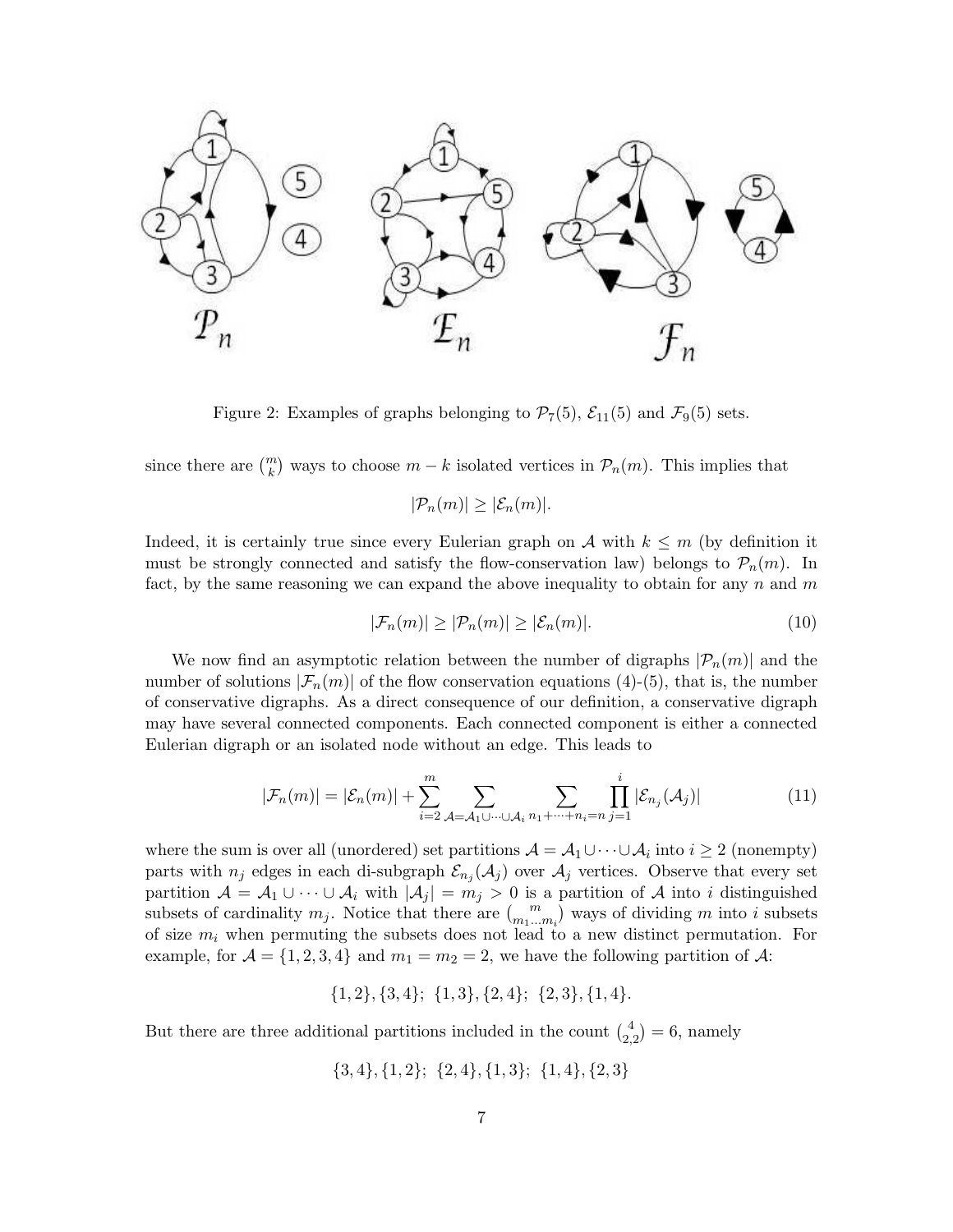that follow from the above by permuting equal subsets. In general, permuting two subsets of equal size does not lead to a new partition, as seen above. As a consequence of this we can write (11) as

$$
|\mathcal{F}_n(m)| \le |\mathcal{E}_n(m)| + \sum_{i=2}^m \sum_{m_1 + \dots + m_i = m} \sum_{n_1 + \dots + n_i = n} \binom{m}{m_1 \dots m_i} \prod_{j=1}^i |\mathcal{E}_{n_j}(m_j)|. \tag{12}
$$

Furthermore, since by (10)  $|\mathcal{E}_n(m)| \leq |\mathcal{F}_n(m)|$  for all  $n, m \geq 0$  we finally arrive at

$$
|\mathcal{F}_n(m)| \le |\mathcal{E}_n(m)| + \sum_{i=2}^m \sum_{m_1 + \dots + m_i = m} \sum_{n_1 + \dots + n_i = n} \binom{m}{m_1 \dots m_i} \prod_{j=1}^i |\mathcal{F}_{n_j}(m_j)|. \tag{13}
$$

Now, we are in the position to formulate our asymptotic equivalence result.

**Lemma 1** The following holds for all  $m \geq 2$  and  $n \to \infty$ 

$$
||\mathcal{F}_n(m)| - |\mathcal{P}_n(m)|| = O(2^m m^3 n^{m^2 - 3m + 3}).
$$
\n(16)

**Proof.** By (10) we know that  $|\mathcal{P}_n(m)| \leq |\mathcal{F}_n(m)|$ , so we need only to prove that

$$
|\mathcal{F}_n(m)| = |\mathcal{P}_n(m)| + O(2^m m^3 n^{m^2 - 3m + 3}). \tag{17}
$$

Our starting point is (13) where we denote the sum on the right-hand side by  $A(m, n)$ , that is,

$$
A(m,n) = \sum_{i=2}^{m} \sum_{m_1 + \dots + m_i = m} \sum_{n_1 + \dots + n_i = n} {m \choose m_1 \dots m_i} \prod_{j=1}^{i} |\mathcal{F}_{n_j}(m_j)|.
$$

We need to prove that  $A(m, n) = O(2^m m^3 n^{m^2-3m+3})$ . In Theorem 1 below we shall prove that  $|\mathcal{F}_n(m)| = O(n^{m^2 - m})$ , thus

$$
\prod_{j=1}^i |\mathcal{F}_{n_j}(m_j)| = O(n^{m_1^2 + \dots + m_i^2 - m}).
$$

For  $m_j \geq 1$  we have

$$
\sum_{j=1}^{i} m_j^2 = m^2 - \sum_{j=1}^{i} m_j (m - m_j)
$$
  
 
$$
\leq m^2 - \sum_{j=1}^{i} (m - 1) = m^2 - i(m - 1) ,
$$

and for some constant  $C$  (that may vary from line to line)

$$
A(m, n) \leq C \sum_{i=2}^{m} \sum_{m_1 + \dots + m_i = m} \sum_{n_1 + \dots + n_i = n} {m \choose m_1 \dots m_i} n^{m^2 - i(m-1) - m}
$$
  
= 
$$
C n^{m^2 - m} \sum_{i=2}^{m} n^{-i(m-1)} \sum_{n_1 + \dots + n_i = n} \sum_{m_1 + \dots + m_i = m} {m \choose m_1 \dots m_i}
$$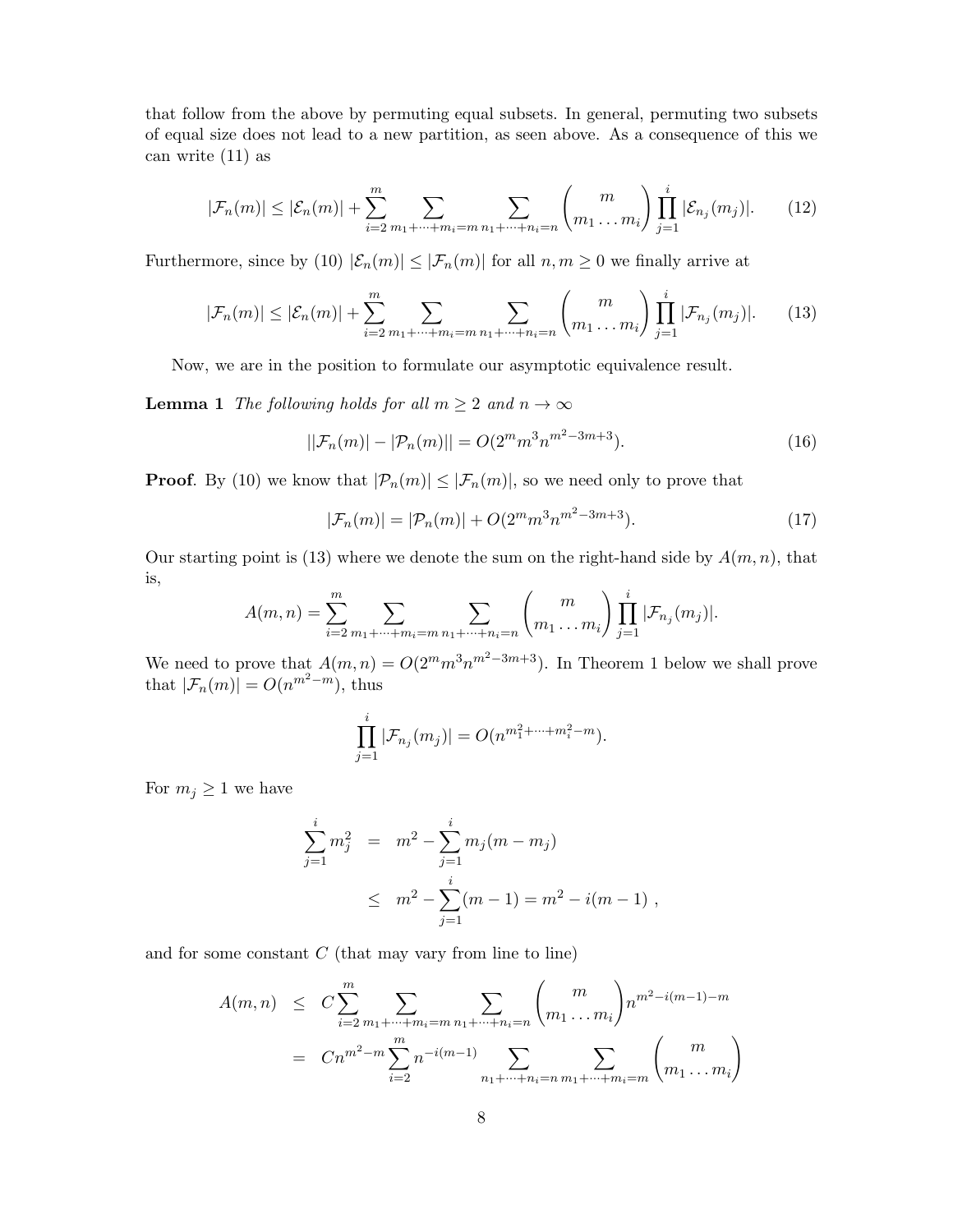$$
= Cn^{m^{2}-m} \sum_{i=2}^{m} n^{-i(m-1)} \sum_{n_{1}+\cdots+n_{i}=n} i^{m}
$$
  
\n
$$
\leq Cn^{m^{2}-m} \sum_{i=2}^{m} n^{-i(m-1)} i^{m} n^{i-1}
$$
  
\n
$$
\leq Cn^{m^{2}-m-1} \sum_{i=2}^{m} n^{-i(m-2)} i^{m}
$$
  
\n
$$
\leq Cn^{m^{2}-m-1} m^{2} \sum_{i=2}^{m} \left(\frac{i}{n^{i}}\right)^{m-2}
$$
  
\n
$$
\leq C2^{m} m^{3} n^{m^{2}-3m+3}
$$

where the last line follows from the fact that  $i/n^i \leq 2/n^2$  for  $i \geq 2$ . This completes the proof.

 $\blacksquare$ 

**Remark**. Actually, we can find the exact relation between  $|\mathcal{F}_n(m)|$  and  $|\mathcal{E}_n(m)|$ . Let

$$
P(z, u) = \sum_{m,n} |\mathcal{P}_n(m)| \frac{u^m z^n}{m!}, \quad E(z, u) = \sum_{m,n} |\mathcal{E}_n(m)| \frac{u^m z^n}{m!}.
$$

From (9) we find that

$$
P(z, u) = e^u E(z, u).
$$

Furthermore, define the bivariate generating function

$$
F(z, u) = \sum_{m \ge 1, n} |\mathcal{F}_n(m)| \frac{u^m z^n}{m!}.
$$

Recall that  $\mathcal{F}_n(m)$  consists of Eulerian digraphs while  $\mathcal{E}_n(m)$  is the set of *connected* Eulerian digraphs. The so called *exponential formula* [12] (page 118) relates  $F(z, u)$  and  $E(z, u)$ , namely

$$
F(z, u) = \exp(E(z, u)) - 1
$$

where  $-1$  represents the fact that the generating function of  $|\mathcal{F}_n(m)|$  starts from  $m \geq 1$ . Thus

$$
E(z, u) = \log(1 + F(z, u))
$$

which translates into

$$
|\mathcal{E}_n(m)| = \sum_{i \geq 1} \frac{(-1)^{i+1}}{i} \sum_{m_1 + \dots + m_i = m} {m \choose m_1 \cdots m_i} \sum_{n_1 + \dots + n_i = n} \prod_{j=1}^i |\mathcal{F}_{n_j}(m_j)|.
$$

Since

$$
F(z, u) = \sum_{i=1}^{\infty} \frac{1}{i!} E^{i}(z, u)
$$

we also find

$$
|\mathcal{F}_n(m)| = |\mathcal{E}_n(m)| + \sum_{i=2}^m \frac{1}{i!} \sum_{m_1 + \dots + m_i = m} \binom{m}{m_1 \cdots m_i} \sum_{n_1 + \dots + n_i = n} \prod_{j=1}^i |\mathcal{E}_{n_j}(m_j)|.
$$

Clearly, we could also use these expressions to establish our Lemma 1.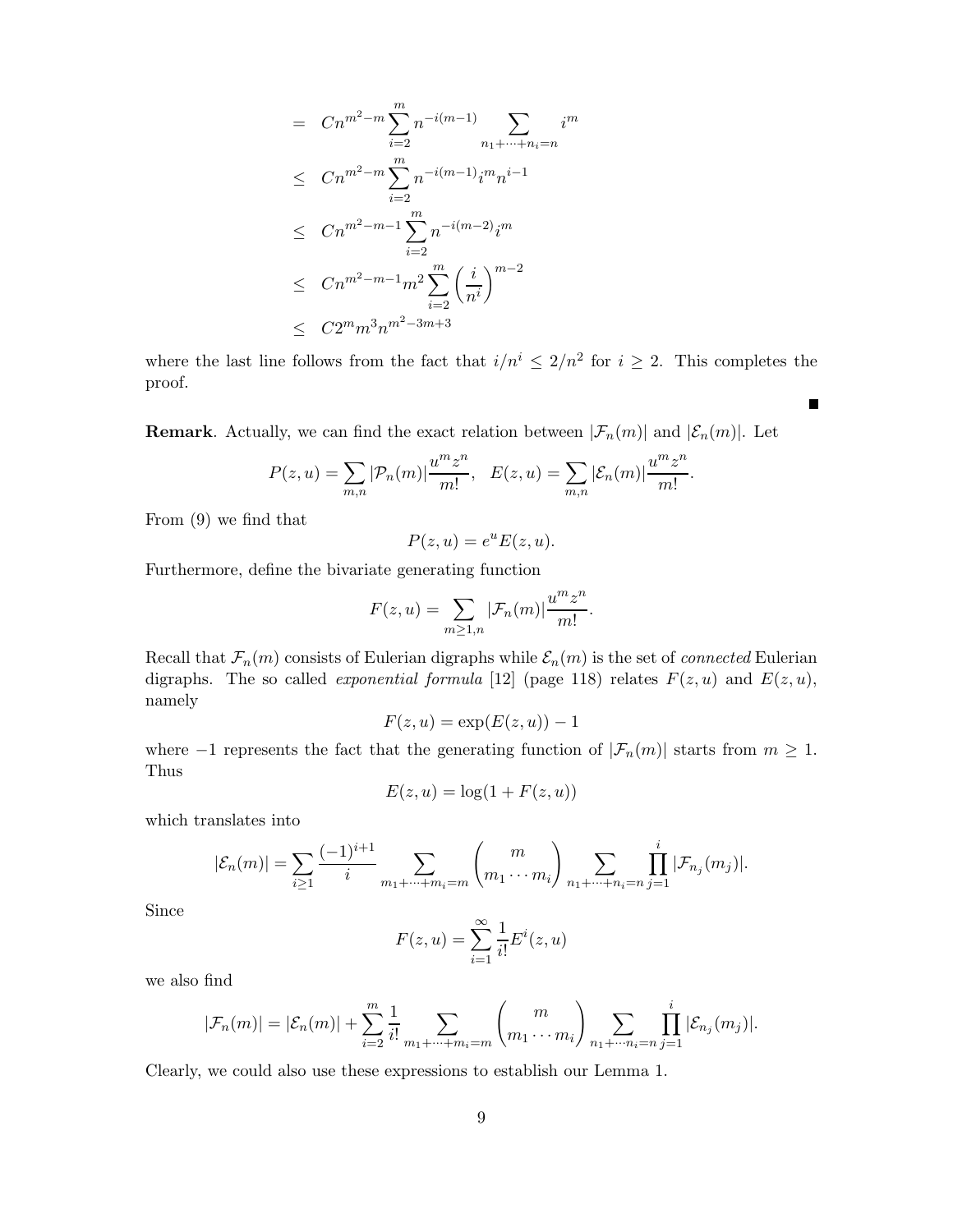### 2.2 Counting Cyclic Markov Types

In Lemma 1 we proved that as  $n \to \infty$ 

$$
|\mathcal{P}_n(m)| \sim |\mathcal{F}_n(m)|.
$$

Therefore, in the sequel we concentrate on estimating  $|\mathcal{F}_n(m)|$ .

We first make some general observations about generating functions over matrices, and summarize some results obtained in [14]. In general, let  $g_k$  be a sequence of scalars indexed by matrices  $k$  and define the generating function

$$
G(\mathbf{z}) = \sum_{\mathbf{k}} g_{\mathbf{k}} \mathbf{z}^{\mathbf{k}}
$$

where the summation is over all integer matrices and  $\mathbf{z} = \{z_{ij}\}_{i,j\in\mathcal{A}}$  is an  $m \times m$  matrix that we often denote simply as  $\mathbf{z} = [z_{ij}]$  (assuming the indices i and j run from 1 to m). Here  $\mathbf{z}^{\mathbf{k}} = \prod_{i,j} z_{ij}^{k_{ij}}$  where  $k_{ij}$  is the entry in row i column j in the matrix **k**. We denote by

$$
G^*(\mathbf{z})=\sum_{\mathbf{k}\in\mathcal{F}}g_\mathbf{k}\mathbf{z}^\mathbf{k}=\sum_{n\geq 0}\sum_{\mathbf{k}\in\mathcal{F}_n(m)}g_\mathbf{k}\mathbf{z}^\mathbf{k}
$$

the generating function of  $g_k$  over matrices  $k \in \mathcal{F}_n(m)$  satisfying the balance equations (4) and (5). The following useful lemma relates  $G(\mathbf{z})$  and  $G^*(\mathbf{z})$  is proved in [14] but for completeness we repeat it here. Let  $[z_{ij}\frac{x_i}{x_i}]$  $\frac{x_i}{x_j}$  be the matrix  $\Delta^{-1}(x)$ **z** $\Delta(x)$  where  $\Delta(x)$  =  $diag(x_1, \ldots, x_m)$  is a diagonal matrix with elements  $x_1, \ldots, x_m$ , that is, the element  $z_{ij}$  in **z** is replaced by  $z_{ij}x_i/x_j$ .

**Lemma 2** Let  $G(\mathbf{z}) = \sum_{\mathbf{k}} g_{\mathbf{k}} \mathbf{z}^{\mathbf{k}}$  be the generating function of a complex matrix **z**. Then

$$
G^*(\mathbf{z}) := \sum_{n\geq 0} \sum_{\mathbf{k}\in\mathcal{F}_n} g_{\mathbf{k}} \mathbf{z}^{\mathbf{k}} = \left(\frac{1}{2\mathbf{i}\pi}\right)^m \oint \frac{dx_1}{x_1} \cdots \oint \frac{dx_m}{x_m} G([z_{ij}\frac{x_j}{x_i}])
$$
(18)  

$$
= [x_1^0 \cdots x_m^0] g([z_{ij}\frac{x_j}{x_i}])
$$

with the convention that the ij-th coefficient of  $[z_{ij}\frac{x_j}{x_i}]$  $\left[\frac{x_j}{x_i}\right]$  is  $z_{ij}\frac{x_j}{x_i}$  $\frac{x_j}{x_i}$ , and  $\mathbf{i} = \sqrt{-1}$ . In other words,  $[z_{ij}\frac{x_j}{x_i}]$  $\frac{x_j}{x_i}$ ] =  $\Delta^{-1}(x)$ **z** $\Delta(x)$  where  $\Delta(x)$  = diag $(x_1, \ldots, x_m)$ . By the change of variables  $x_i = \exp(i\theta_i)$  we also have

$$
G^*(\mathbf{z}) = \frac{1}{(2\pi)^m} \int_{-\pi}^{\pi} d\theta_1 \cdots \int_{-\pi}^{\pi} d\theta_m G([z_{ij} \exp((\theta_j - \theta_i)\mathbf{i})])
$$

where  $[z_{ij} \exp(\theta_j - \theta_i)] = \exp(-\Delta(\theta))\mathbf{z} \exp(\Delta(\theta)).$ 

Proof. Observe that

$$
G(\Delta^{-1}(x)\mathbf{z}\Delta(x)) = G([z_{ij}\frac{x_j}{x_i}]) = \sum_{\mathbf{k}} g_{\mathbf{k}} \mathbf{z}^{\mathbf{k}} \prod_{i=1}^{m} x_i^{\sum_j k_{ji} - \sum_j k_{ij}}.
$$
 (19)

Therefore,  $G^*(\mathbf{z})$  is the coefficient of  $G([z_{ij}\frac{x_j}{x_i}])$  $\left( \frac{x_j}{x_i} \right)$  at  $x_1^0 x_2^0 \cdots x_m^0$  since  $\sum_j k_{ji} - \sum_j k_{ij} = 0$  for matrices  $\mathbf{k} \in \mathcal{F}$ . We write it in shortly as  $G^*(\mathbf{z}) = [x_1^0 \cdots x_m^0] g([z_{ij}\frac{x_j}{x_i}])$  $\frac{x_j}{x_i}$ ). The result follows from the Cauchy coefficient formula (cf. [21]).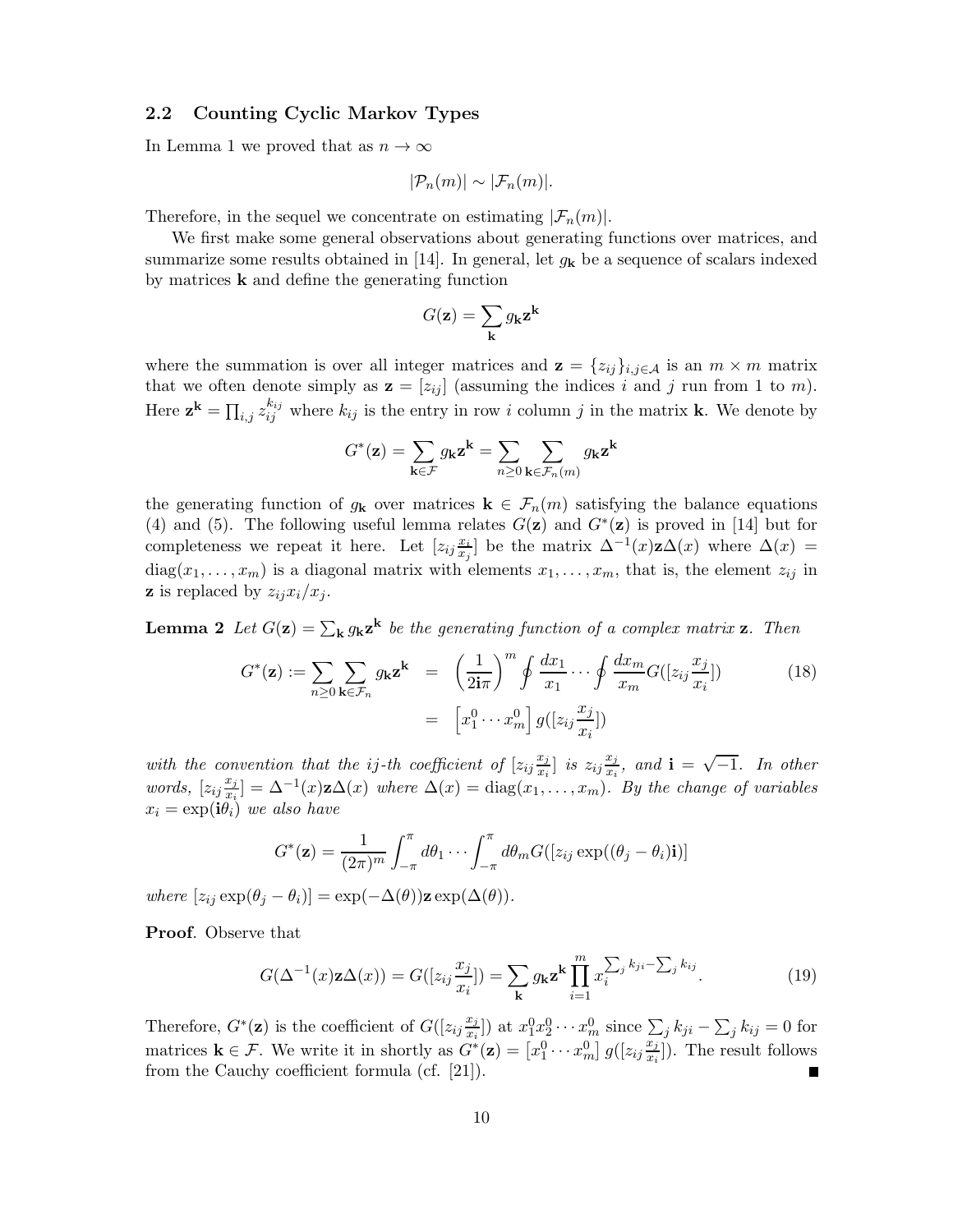We consider the number of solutions to  $(4)$  and  $(5)$ , which by Lemma 1 is asymptotically equivalent to the number of (cyclic) Markov types  $|\mathcal{P}_n(m)|$  over the alphabet A, and whose generating function is

$$
F_m^*(z) = \sum_{n\geq 0} |\mathcal{F}_n(m)| z^n.
$$

Then applying the above lemma with  $z_{ij} = z x_i/x_j$  we conclude that

$$
F_m^*(z) = \frac{1}{(1-z)^m} [x_1^0 x_2^0 \cdots x_m^0] \prod_{i \neq j} \left[ 1 - z \frac{x_i}{x_j} \right]^{-1},\tag{20}
$$

since

$$
F_m(z) = \sum_{\mathbf{k}} \mathbf{z}^{\mathbf{k}} = \prod_{ij} (1 - z_{ij})^{-1}.
$$

Thus, by the Cauchy formula,

$$
|\mathcal{F}_n(m)| = [z^n]F_m^*(z) = \frac{1}{2\pi i} \oint \frac{F_m^*(z)}{z^{n+1}} dz.
$$

In the next section we evaluate asymptotically this expression to yield the following main result of this paper. Throughout we shall use the notation  $f(n) \sim g(n)$  to mean  $\lim_{n\to\infty} [f(n)/g(n)] = 1.$ 

**Theorem 1** (i) For fixed m and  $n \to \infty$  the number of (cyclic) Markov types is

$$
|\mathcal{P}_n(m)| = d(m)\frac{n^{m^2 - m}}{(m^2 - m)!} + O(n^{m^2 - m - 1})
$$
\n(21)

where  $d(m)$  is a constant that also can be expressed by the following integral

$$
d(m) = \frac{1}{(2\pi)^{m-1}} \underbrace{\int_{-\infty}^{\infty} \cdots \int_{-\infty}^{\infty} \prod_{j=1}^{m-1} \frac{1}{1 + \phi_j^2} \cdot \prod_{k \neq \ell} \frac{1}{1 + (\phi_k - \phi_\ell)^2} d\phi_1 d\phi_2 \cdots d\phi_{m-1}}_{(m-1) - fold} \tag{22}
$$

(ii) When  $m \to \infty$  we find that

$$
|\mathcal{P}_n(m)| \sim \frac{\sqrt{2}m^{3m/2}e^{m^2}}{m^{2m^2}2^m\pi^{m/2}} \cdot n^{m^2 - m}
$$
 (23)

provided that  $m^4 = o(n)$ .

**Remark 1.** It is easy to count the number of matrices **k** satisfying *only* equation (4), that is,  $\sum_{ij} k_{ij} = n$ . Indeed, it coincides with the number of integer solution of (4), which turns out to be the number of combinations with repetitions (the number of ways of selecting  $m^2$ objects from  $n$ , that is,

$$
\binom{n+m^2-1}{n} = \binom{n+m^2-1}{m^2-1} \sim \frac{n^{m^2-1}}{(m^2-1)!}
$$

Thus the conservation law equation (5) decreases the above by the factor  $\Theta(n^{m-1})$ .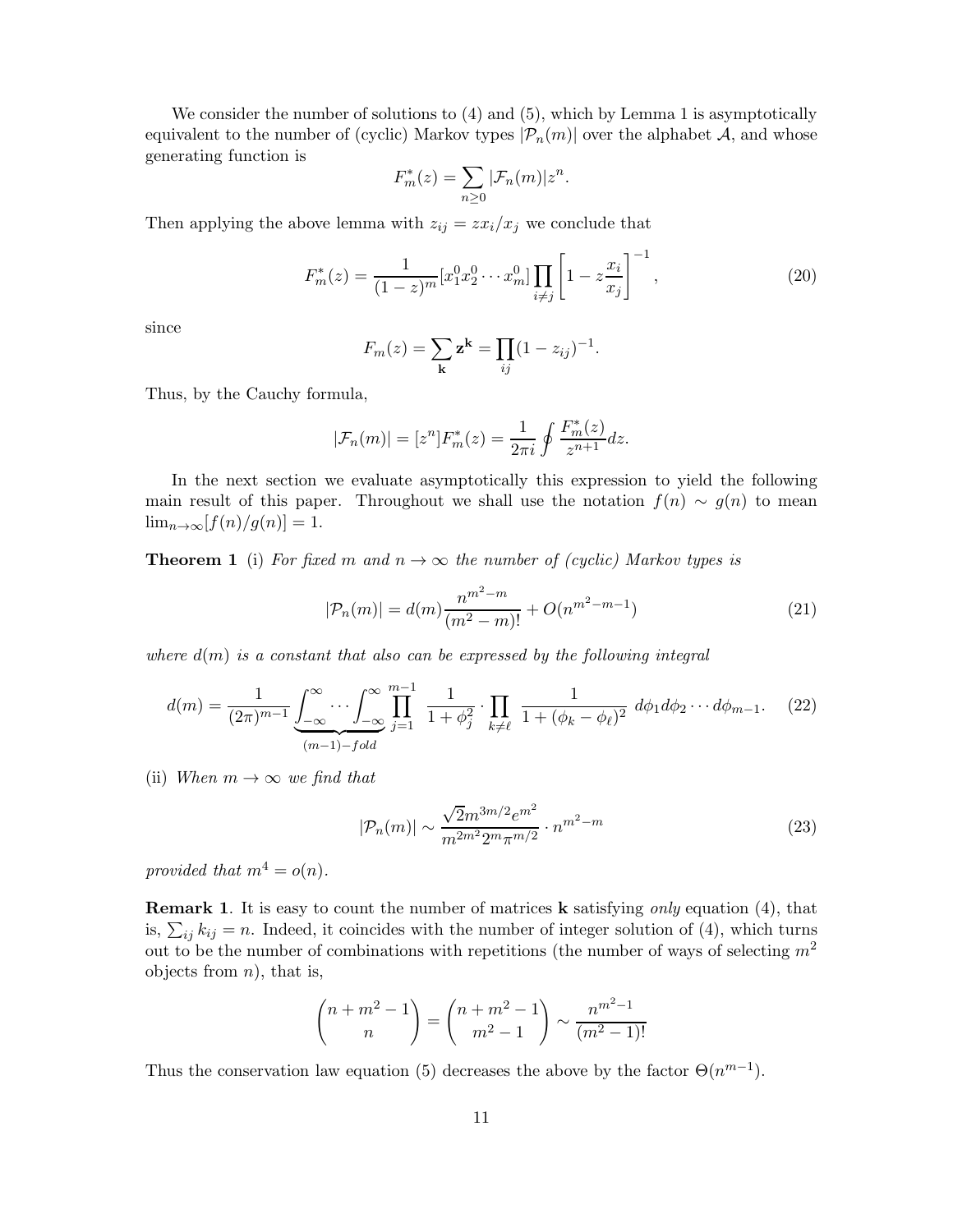| $\boldsymbol{m}$ | constant in $(23)$       | constant in $(21)$       |
|------------------|--------------------------|--------------------------|
| $\mathfrak{D}$   | $1.920140832$ $10^{-1}$  | $2.500000000010^{-1}$    |
| 3                | $9.315659368$ $10^{-5}$  | $1.157407407$ $10^{-5}$  |
| $\overline{4}$   | $1.767043356$ $10^{-11}$ | $2.174662186$ $10^{-11}$ |
| 5                | $3.577891782$ $10^{-22}$ | $4.400513659$ $10^{-22}$ |

Table 1: Constants at  $n^{m^2-m}$  for fixed m and large m.

Remark 2. The evaluation of the integral (22) is quite cumbersome (see next section), but for small values of  $m$  we computed it to find that

$$
|\mathcal{P}_n(2)| \sim \frac{1}{2} \frac{n^2}{2!} \tag{24}
$$

$$
|\mathcal{P}_n(3)| \sim \frac{1}{12} \frac{n^6}{6!} \tag{25}
$$

$$
|\mathcal{P}_n(4)| \sim \frac{1}{96} \frac{n^{12}}{12!} \tag{26}
$$

$$
|\mathcal{P}_n(5)| \sim \frac{37}{34560} \frac{n^{20}}{20!} \tag{27}
$$

for large *n*. The coefficients of  $n^{m^2-m}$  are rational numbers since  $F^*(z)$  is a rational generating function.

**Remark 3.** We now compare the coefficient at  $n^{m^2-m}$  for fixed m in (21) with its asymptotic counterpart in (23). They are shown in Table 1. Observe extremely small values of these constants even for relatively small  $m$ .

### 2.3 Counting Markov Types

Finally, we address the issue of Markov types over cyclic strings versus non-cyclic or linear strings. Recall that  $\mathcal{Q}_n(m)$  denotes the set of Markov types with an arbitrary *initial condi*tion or simply over non-cyclic (linear) strings. We find a simple relation between  $|Q_n(m)|$ and  $|\mathcal{P}_n(m)|$ .

Let  $a \in \mathcal{A}$  and define  $\mathcal{P}_n(a, \mathcal{A})$  as the set of types over circular strings of length n that contain at least one occurrence of symbol a. Clearly,

$$
|\mathcal{P}_n(a,\mathcal{A})| = |\mathcal{P}_n(m)| - |\mathcal{P}_n(m-1)|,
$$

and therefore  $|\mathcal{P}_n(a,\mathcal{A})| = |\mathcal{P}_n(m)|(1 - O(n^{-2m}))$  by Theorem 1.

In the same spirit, let  $\mathcal{Q}_n(a)$  be the set of types over linear strings starting with symbol a, and  $\mathcal{Q}_n(a, b)$  be the set of types over linear strings of length n that start with symbol a and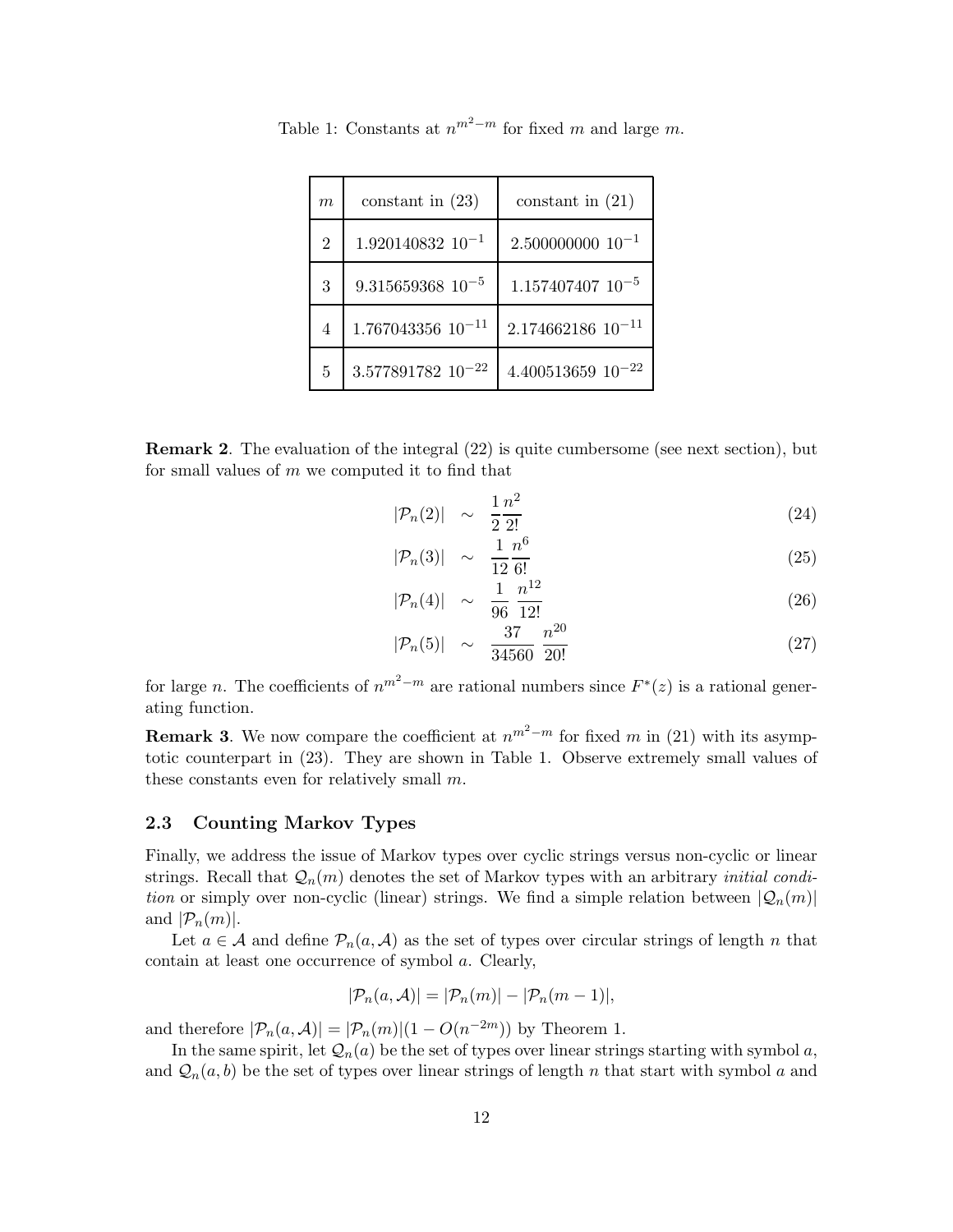end with symbol b. Certainly,  $Q_n(a, a) = \mathcal{P}_{n-1}(a, \mathcal{A})$  and noticing that  $\bigcup_{a \in \mathcal{A}} \mathcal{P}_n(a, \mathcal{A}) =$  $P_n(m)$ , we conclude that

$$
\mathcal{Q}_n(m) = \bigcup_{\substack{(a,b)\in\mathcal{A}^2\\a\neq b}} \mathcal{Q}_n(a,b) \cup \bigcup_{a\in\mathcal{A}} \mathcal{P}_{n-1}(a,\mathcal{A}) = \bigcup_{\substack{(a,b)\in\mathcal{A}^2\\a\neq b}} \mathcal{Q}_n(a,b) \cup \mathcal{P}_{n-1}(m). \tag{28}
$$

Observe also that  $\mathcal{Q}_n(a, b)$  are disjoint for  $a \neq b$  and for every  $a \neq b$  the set  $\mathcal{Q}_n(a, b)$  is disjoint from  $\mathcal{P}_n(a, \mathcal{A})$ . Furthermore, cardinality of  $\mathcal{Q}_n(a, b)$  is the same for all  $a \neq b$ . In summary, by (28) we conclude that

$$
|\mathcal{Q}_n(m)| = |\mathcal{P}_{n-1}(m)| + (m^2 - m)|\mathcal{Q}_n(a, b)|.
$$
 (29)

We now estimate the cardinality of  $\mathcal{Q}_n(a, b)$ . We shall prove the following easy inequalities

$$
|\mathcal{P}_{n-2}(a,\mathcal{A})| \leq |\mathcal{Q}_n(a,b)|,\tag{30}
$$

$$
|\mathcal{Q}_n(a,b)| \leq |\mathcal{P}_n(a,\mathcal{A})|.
$$
 (31)

Indeed, for (30) observe that if the count matrix  $\mathbf{k} \in \mathcal{P}_{n-2}(a, \mathcal{A})$ , then  $\mathbf{k} + \mathbf{e}_{ab} \in \mathcal{Q}_n(a, b)$ where  $e_{ab}$  is a matrix with all 0's except at position  $(a, b)$  it contains a 1. This implies (30). For (31), we notice that if  $\mathbf{k} \in \mathcal{Q}_n(a, b)$ , then  $\mathbf{k} + \mathbf{e}_{ba} \in \mathcal{P}_n(a, \mathcal{A})$  and the inequality follows.

Consequently, since  $|\mathcal{P}_{n-2}(m)| \sim |\mathcal{P}_{n-1}(m)| = |\mathcal{P}_n(m)|(1-O(n^{-m^2}))$ , we have  $|\mathcal{Q}_n(a,b)| =$  $|\mathcal{P}_n(m)|(1 - O(n^{-2m}))$  which by (29) leads to our final conclusion.

**Corollary 1** Let  $|\mathcal{P}_n(m)|$  denote the number of Markov types over cyclic strings as established in Theorem 1. The number of Markov types  $|Q_n(m)|$  with arbitrary initial conditions then satisfies

$$
|\mathcal{Q}_n(m)| = (m^2 - m + 1)|\mathcal{P}_n(m)|(1 - O(n^{-2m}))
$$

where  $|\mathcal{P}_n(m)|$  is given by (21).

### 3 Analysis and Proofs

In this section we prove Theorem 1. Our starting formula is (20) that we repeat below

$$
F_m^*(z) = \frac{1}{(1-z)^m} [x_1^0 x_2^0 \cdots x_m^0] \prod_{i \neq j} \left[ 1 - z \frac{x_i}{x_j} \right]^{-1}.
$$
 (32)

#### 3.1 Finite m

We first compute this explicitly for  $m = 2, 3, 4, 5$  as summarized in Table 1.

For  $m = 2$ , we have

$$
F_2^*(z) = \frac{1}{(1-z)^2} [x_1^0 x_2^0] \left[ \frac{1}{1-z \ x_1/x_2} \ \frac{1}{1-z \ x_2/x_1} \right]. \tag{33}
$$

Let us set  $A = x_1/x_2$  so we need the coefficient of  $A^0$  in  $(1 - Az)^{-1}(1 - z/A)^{-1}$ . Using a partial fractions expression in A, we have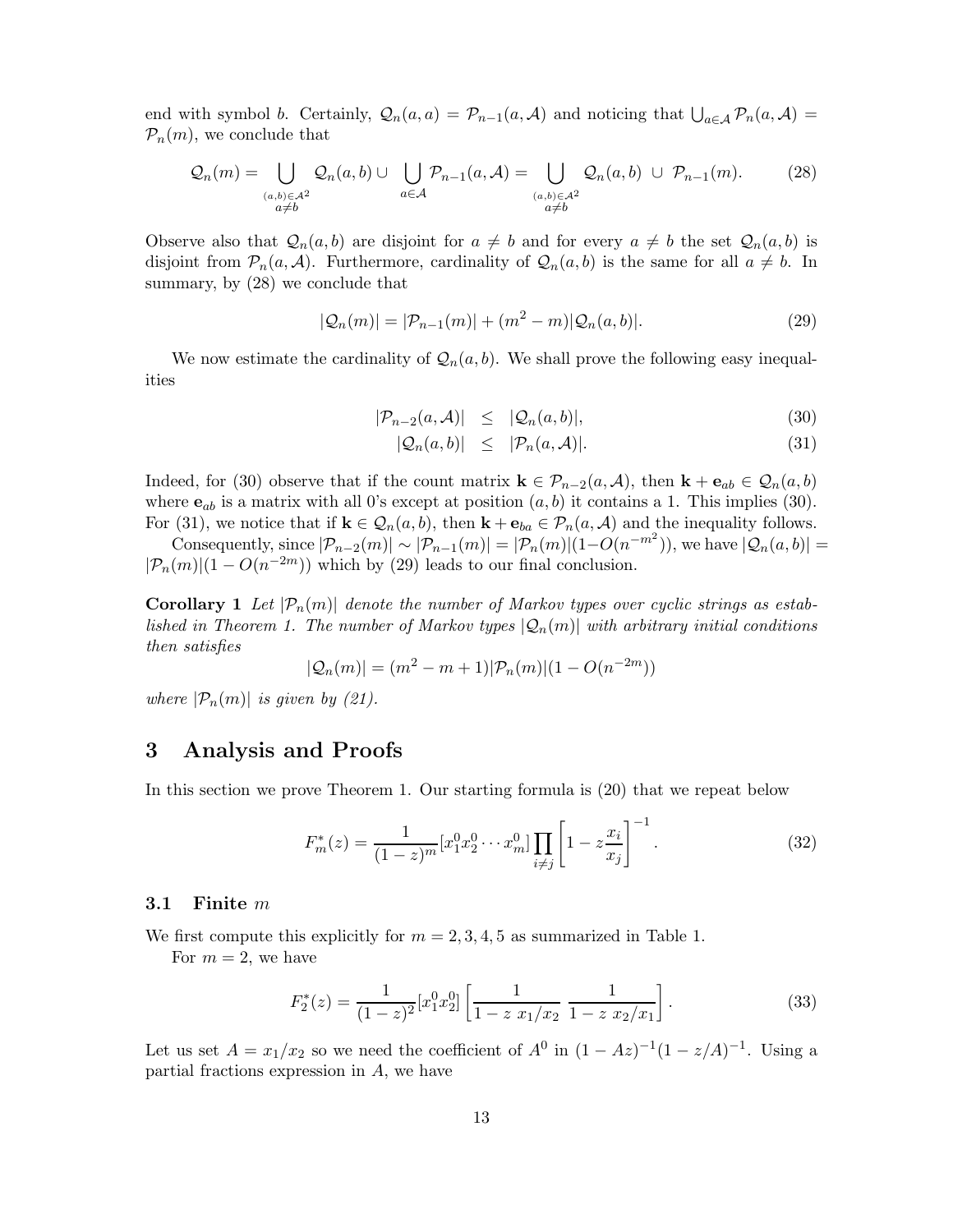$$
\frac{1}{1 - Az} \frac{1}{1 - z/A} = \frac{1}{1 - z^2} \left[ \frac{1}{1 - Az} + \frac{z}{A - z} \right].
$$

For definiteness, we can assume that  $|z| < |A| < |1/z|$  so that the coefficient of  $A^0$  in  $(1 - Az)^{-1}$  is one and that in  $z(A - z)^{-1}$  is zero. Hence,  $F_2^*(z) = (1 - z)^{-2}(1 - z^2)^{-1} =$  $(1+z)^{-1}(1-z)^{-3}$  and

$$
|\mathcal{P}_n(2)| \sim |\mathcal{F}_n(2)| = \frac{1}{2\pi i} \oint \frac{1}{z^{n+1}} \frac{1}{1+z} \frac{1}{(1-z)^3} dz
$$
  
= 
$$
\frac{n^2}{4} + n + \frac{3}{4} + \frac{1}{8} [1 + (-1)^n] \sim \frac{1}{2} \frac{n^2}{2!}, \qquad n \to \infty.
$$
 (34)

which agrees with (7) of Example 1.

For  $m \geq 3$  we use recursive partial fractions expansions. When  $m = 3$  we set  $x_1/x_2 = A$ ,  $x_1/x_3 = B$  so that we wish to compute

$$
[A^{0}B^{0}]\left(\frac{1}{1-zA}\frac{1}{1-z/A}\frac{1}{1-Bz}\frac{1}{1-z/B}\frac{1}{1-Az/B}\frac{1}{1-Bz/A}\right).
$$
 (35)

First we do a partial fractions expansion in the  $A$  variable, for fixed  $B$  and  $z$ . Thus the factor inside the parentheses in (35) becomes

$$
\frac{1}{1-zA} \frac{1}{1-z^2} \frac{1}{1-Bz} \frac{1}{1-z/B} \frac{1}{1-1/B} \frac{1}{1-Bz^2}
$$
  
+ 
$$
\frac{1}{1-z/A} \frac{1}{1-z^2} \frac{1}{1-Bz} \frac{1}{1-z/B} \frac{1}{1-z^2/B} \frac{1}{1-B}
$$
  
+ 
$$
\frac{1}{1-Az/B} \frac{1}{1-B} \frac{1}{1-z^2/B} \frac{1}{1-B/z} \frac{1}{1-z/B} \frac{1}{1-z^2}
$$
  
+ 
$$
\frac{1}{1-Bz/A} \frac{1}{1-Bz^2} \frac{1}{1-1/B} \frac{1}{1-Bz} \frac{1}{1-z/B} \frac{1}{1-z^2}.
$$
 (36)

The coefficient of  $A^0$  in the first term in (36) is

$$
\frac{1}{1-z^2} \frac{1}{1-Bz} \frac{1}{1-z/B} \frac{1}{1-1/B} \frac{1}{1-Bz^2},
$$
(37)

and that in the third term is

$$
\frac{1}{1-B} \frac{1}{1-z^2/B} \frac{1}{1-Bz} \frac{1}{1-z/B} \frac{1}{1-z^2},
$$
\n(38)

while the coefficients of  $A^0$  are zero in the second and fourth terms. Combining (37) and (38) we must now compute

$$
[B0]\left(\frac{1+z^2}{1-z^2}\frac{1}{1-Bz}\frac{1}{1-z/B}\frac{1}{1-Bz^2}\frac{1}{1-z^2/B}\right).
$$
 (39)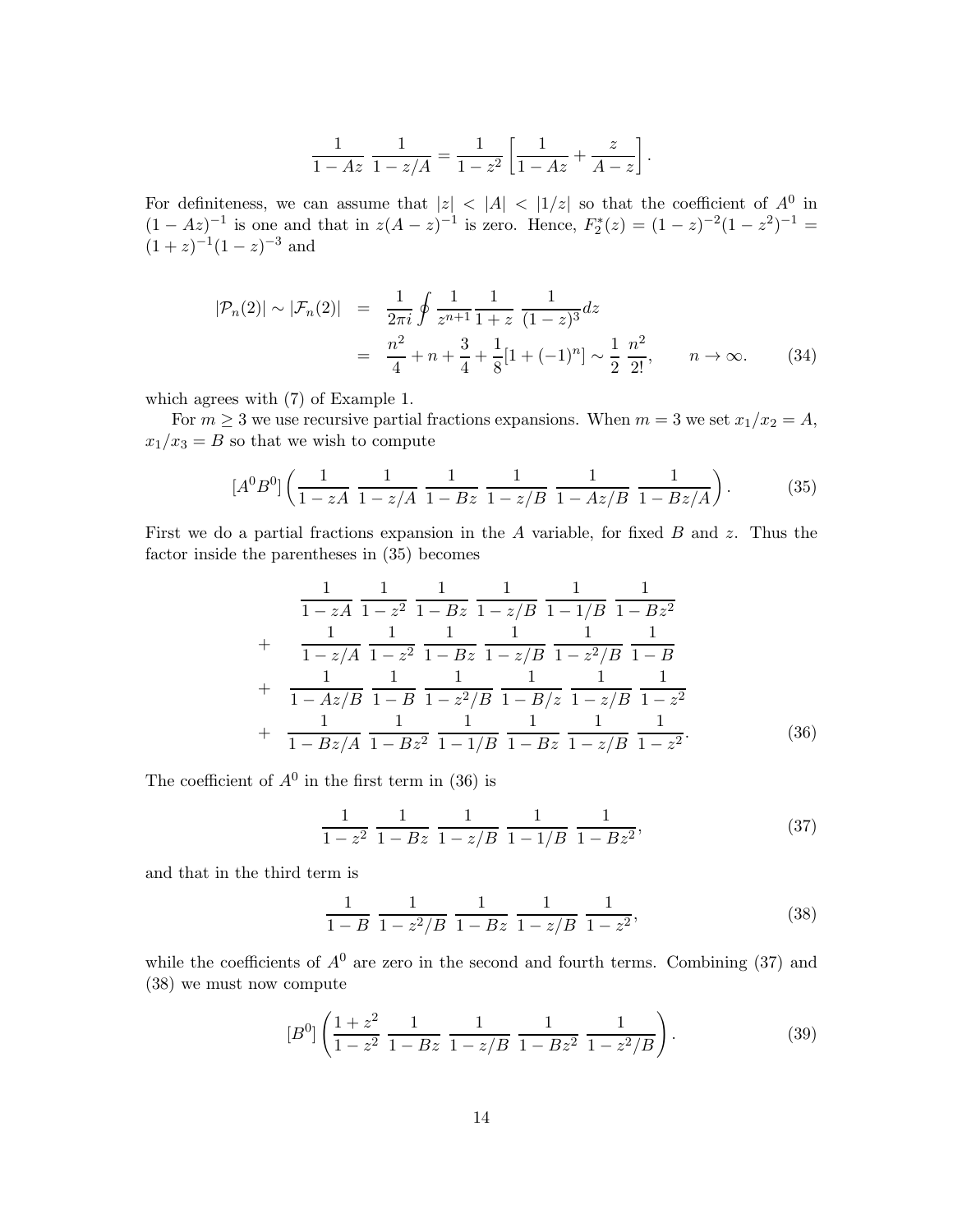Now expanding  $(39)$  by a partial fractions expansion in B leads to

$$
\frac{1+z^2}{1-z^2}[B^0] \left( \frac{1}{1-Bz} \frac{1}{1-z^2} \frac{1}{1-z} \frac{1}{1-z^2} + \frac{1}{1-z/B} \frac{1}{1-z^2} \frac{1}{1-z^3} \frac{1}{1-z} + \frac{1}{1-1/z} \frac{1}{1-z^3} \frac{1}{1-Bz^2} \frac{1}{1-z^4} + \frac{1}{1-z^3} \frac{1}{1-1/z} \frac{1}{1-z^4} \frac{1}{1-z^2/B} \right)
$$
\n
$$
= \frac{1+z^2}{1-z^2} \left[ \frac{1}{1-z^2} \frac{1}{1-z} \frac{1}{1-z^3} + \frac{-z}{(1-z)} \frac{1}{1-z^3} \frac{1}{1-z^4} \right] = \frac{1-z+z^2}{(1-z)^4(1+z)^2(1+z+z^2)}.
$$

Hence,

$$
F_3^*(z) = \frac{1 - z + z^2}{(1 - z)^7 (1 + z)^2 (1 + z + z^2)}.
$$

For  $z \to 1$ ,  $F_3^*(z) \sim \frac{1}{12}(1-z)^{-7}$  so that

$$
|\mathcal{P}_n(3)| \sim \frac{1}{12} \frac{n^6}{6!}, \qquad n \to \infty.
$$
 (40)

Using similar recursive partial fractions expansions, with the help of the symbolic computation program MAPLE, we find that for  $m = 4$  and  $m = 5$ 

$$
F_4^*(z) = \frac{z^8 - 2z^7 + 3z^6 + 2z^5 - 2z^4 + 2z^3 + 3z^2 - 2z + 1}{(1 - z)^{13}(1 + z)^5(1 + z^2)(1 + z + z^2)^2}
$$
(41)

and

$$
F_5^*(z) = \frac{Q(z)}{(1-z)^{21}(1+z)^8(1+z^2)^2(1+z+z^2)^4(1+z+z^2+z^3+z^4)},
$$
(42)

where

$$
Q(z) = z^{20} - 3z^{19} + 7z^{18} + 3z^{17} + 2z^{16} + 17z^{15} + 35z^{14} + 29z^{13} + 45z^{12} + 50z^{11} + 72z^{10} + 50z^9 + 45z^8 + 29z^7 + 35z^6 + 17z^5 + 2z^4 + 3z^3 + 7z^2 - 3z + 1.
$$

These results show that it is unlikely that a simple formula can be found for  $F_m^*(z)$  for general m.

By expanding (41) and (42) near  $z = 1$  we conclude that as  $n \to \infty$ 

$$
|\mathcal{P}_n(4)| \sim \frac{1}{96} \frac{n^{12}}{12!}, \qquad |\mathcal{P}_n(5)| \sim \frac{37}{34560} \frac{n^{20}}{20!}.
$$
 (43)

It is easy to inductively show that at  $z = 1$ ,  $F_m^*(z)$  has a pole of order  $m^2 - m + 1$  and the other singularities are poles at the roots of unity that are of order  $\langle m^2 - m + 1 \rangle$ . These poles and their orders are given in Table 2.

Thus, for  $n \to \infty$ , we have

$$
|\mathcal{P}_n(m)| \sim d(m) \frac{n^{m^2 - m}}{(m^2 - m)!},
$$
\n(44)

where

$$
d(m) = \lim[(1-z)^{m^2 - m + 1} F_m^*(z)]
$$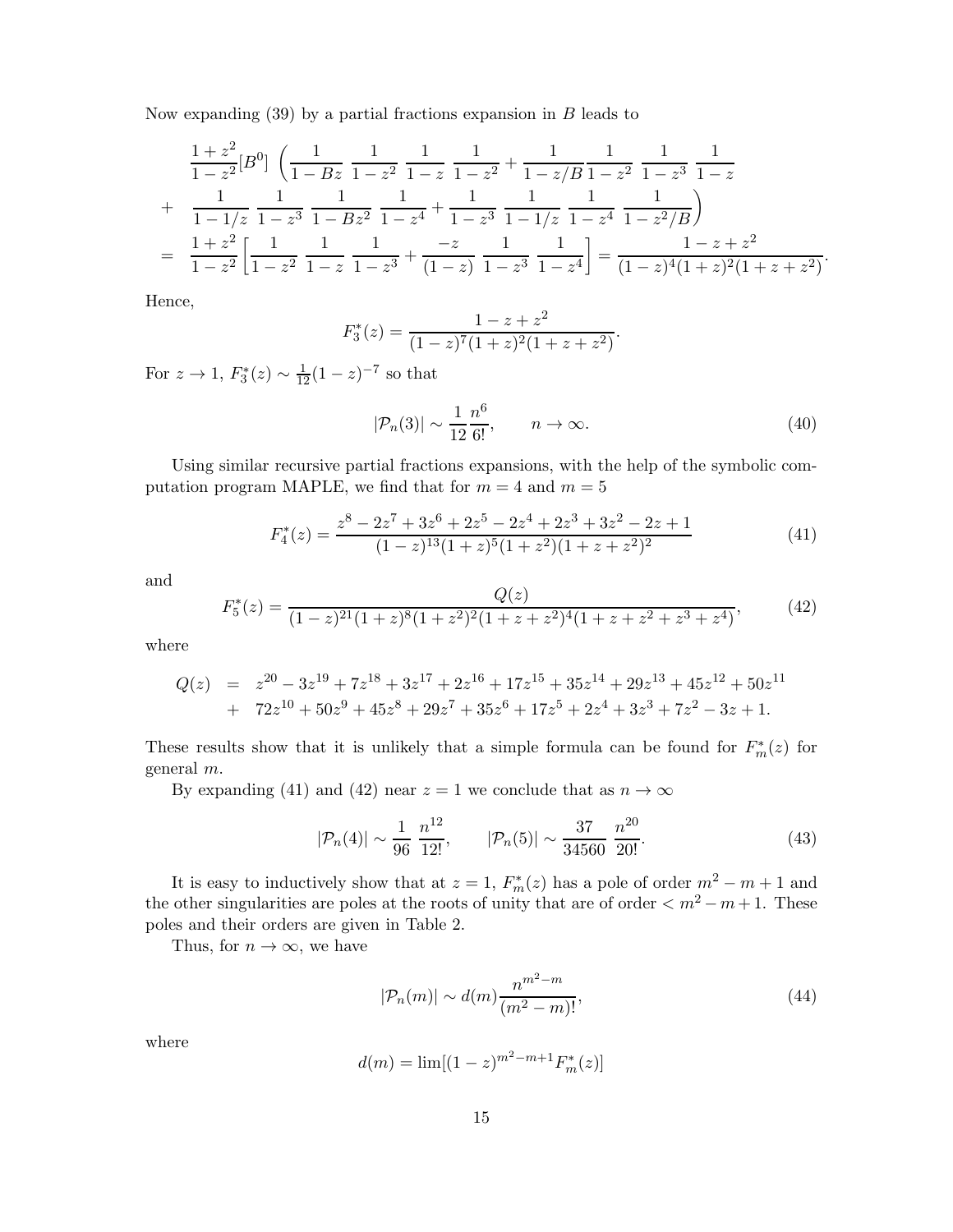| $m\backslash$ root |  |                                                                                                                                            | -1 $e^{\pm 2\pi i/3}$ $\pm i$ $e^{\pm 2\pi i/5}$ $e^{\pm 4\pi i/5}$ |  |
|--------------------|--|--------------------------------------------------------------------------------------------------------------------------------------------|---------------------------------------------------------------------|--|
|                    |  | $\begin{array}{c cccc} 2 & 3 & 1 & - & - \\ 3 & 1 & - & - \\ 3 & 7 & 2 & 1 & - \\ 4 & 13 & 5 & 2 & 1 \\ 5 & 21 & 8 & 4 & 2 \\ \end{array}$ |                                                                     |  |
|                    |  |                                                                                                                                            |                                                                     |  |
|                    |  |                                                                                                                                            |                                                                     |  |
|                    |  |                                                                                                                                            |                                                                     |  |

Table 2: Poles and their orders for various m.

 $\overline{1}$ 

as  $z \to 1$ . However, there seems to be no simple formula for the sequence of constants  $d(m)$ . We proceed to characterize  $d(m)$  as an  $(m-1)$  fold integral.

First consider the simple case  $m = 2$ . Setting  $A = e^{i\Phi}$  and using a Cauchy integral, we have

$$
[A^{0}] \frac{1}{1 - z/A} \frac{1}{1 - Az} = \frac{1}{2\pi} \int_{-\pi}^{\pi} \frac{d\Phi}{1 - 2z\cos\Phi + z^{2}}.
$$

Now set  $z = 1 - \delta$  and expand the integral for  $z \to 1$ . The major contribution will come from where  $\delta \approx 0$  and scaling  $\Phi = \delta \phi$  and using the Taylor expansion  $1 - 2(1 - \delta) \cos(\delta \phi)$  +  $(1 - \delta)^2 = \delta^2 [1 + \phi^2] + O(\delta^3)$ , we find that

$$
F_2^*(z) \sim \frac{1}{\delta^2} \frac{1}{2\pi} \int_{-\infty}^{\infty} \frac{\delta}{\delta^2 [1 + \phi^2]} d\phi = \frac{1}{2} \frac{1}{\delta^3}, \quad \delta \to 0.
$$

When  $m = 3$ , we use (3.4) and the Cauchy integral formula with  $A = e^{i\Phi}$  and  $B = e^{i\Psi}$ to get

$$
\frac{1}{(2\pi)^2} \int_{-\pi}^{\pi} \int_{-\pi}^{\pi} \frac{1}{1 - 2z\cos\Phi + z^2} \cdot \frac{1}{1 - 2z\cos\Psi + z^2} \cdot \frac{1}{1 - 2z\cos(\Phi - \Psi) + z^2} d\Phi d\Psi.
$$

Again expanding the above for  $z = 1 - \delta \to 1$  and  $\Phi = \delta \phi = O(\delta)$ ,  $\Psi = \delta \psi = O(\delta)$ , we obtain the leading order approximation

$$
\frac{1}{\delta^4} \frac{1}{(2\pi)^2} \int_{-\infty}^{\infty} \int_{-\infty}^{\infty} \frac{1}{1+\phi^2} \frac{1}{1+\psi^2} \frac{1}{1+(\phi-\psi)^2} d\phi d\psi = \frac{1}{\delta^4} \cdot \frac{1}{12}.
$$

Thus as  $z \to 1$ ,  $F_3^*(z) \sim \frac{1}{12} \delta^{-7} = \frac{1}{12} (1-z)^{-7}$  which follows also from the exact generating function.

For general m a completely analogous calculation shows that as  $\delta = 1 - z \rightarrow 0$ ,  $F_m^*(z) \sim$  $\delta^{m-m^2-1}d(m)$  where

$$
d(m) = \frac{1}{(2\pi)^{m-1}} \underbrace{\int_{-\infty}^{\infty} \cdots \int_{-\infty}^{\infty} \prod_{j=1}^{m-1} \frac{1}{1 + \phi_j^2} \cdot \prod_{k \neq \ell} \frac{1}{1 + (\phi_k - \phi_\ell)^2} d\phi_1 d\phi_2 \cdots d\phi_{m-1}}_{(m-1) - fold}.
$$
 (45)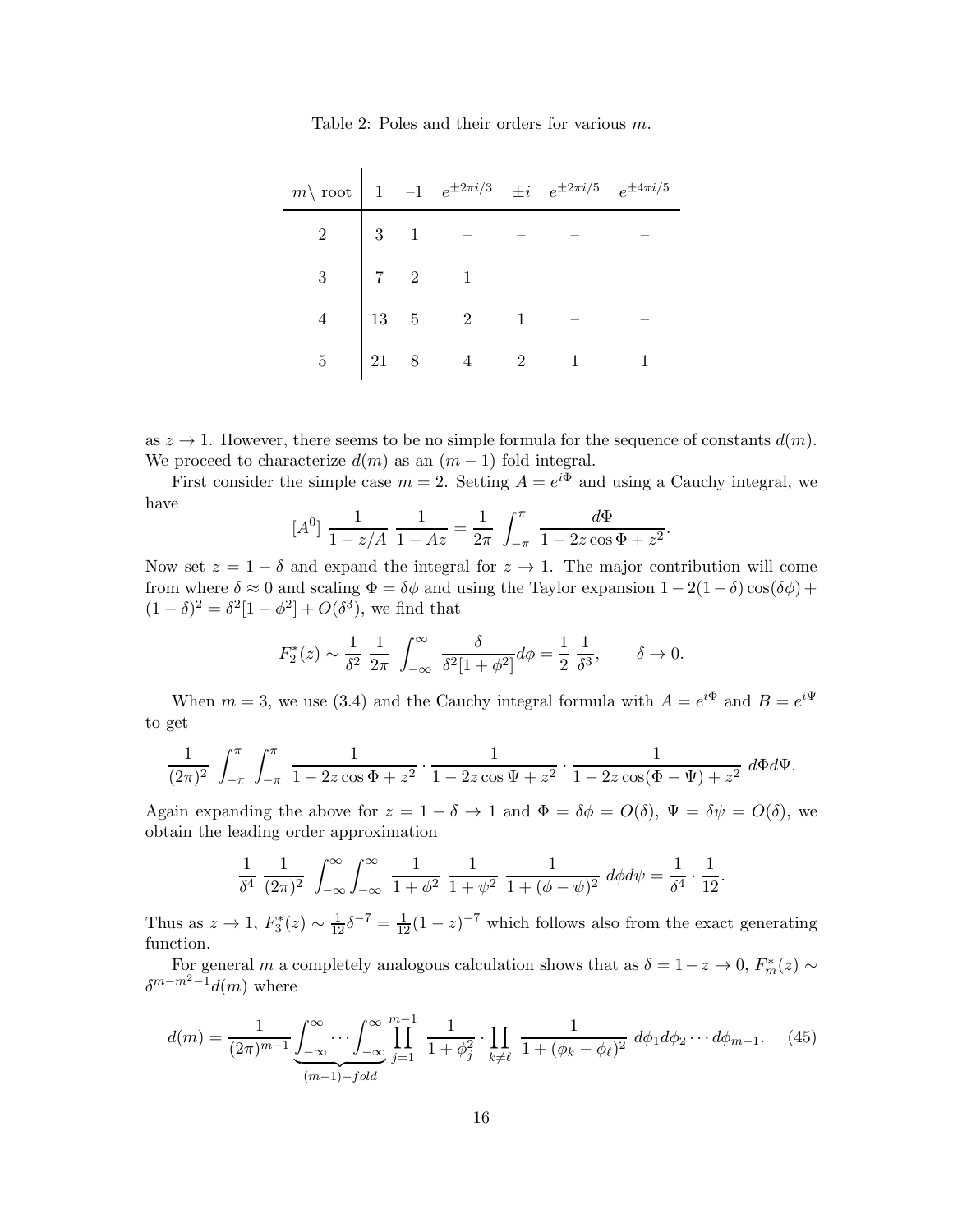The second product in the above is over all distinct pairs  $(k, \ell)$ , so that this may also be written as

$$
\prod_{\ell=1}^{m-2} \prod_{k=\ell+1}^{m-1} \frac{1}{1 + (\phi_k - \phi_\ell)^2}.
$$
\n(46)

This completes the proof of part (i) of Theorem 1.

### 3.2 Large  $m$

We now use the saddle point method ([21] (Chap. 8.4) and [12] Chap. VIII) to prove part (ii) of Theorem 1. Since !−<sup>1</sup>

$$
\sum_{k_{ij}} \left( z \frac{z_i}{z_j} \right)^{k_{ij}} = \left( 1 - z \frac{z_i}{z_j} \right)^{-}
$$

and setting  $z_i = e^{i\theta_i}$  we find that

$$
F_m^*(z) = \frac{1}{(2\mathbf{i}\pi)^m} \oint \cdots \oint \prod_{ij} \left(1 - z\frac{z_i}{z_j}\right)^{-1} \frac{dz_1}{z_1} \cdots \frac{dz_m}{z_m} \tag{47}
$$

$$
= (2\pi)^{-m} \int_{-\pi}^{\pi} \cdots \int_{-\pi}^{\pi} \prod_{ij} (1 - z \exp(i(\theta_i - \theta_j)))^{-1} d\theta_1 \cdots d\theta_m . \qquad (48)
$$

By noticing that the expression  $\prod_{ij} (1 - z \exp(i(\theta_i - \theta_j)))^{-1}$  does not change when the  $\theta_i$  are all incremented by the same value, one can integrate over  $\theta_1$  to obtain

$$
F_m^*(z) = (2\pi)^{-m+1} \int_{-\pi}^{\pi} \cdots \int_{-\pi}^{\pi} \prod_i (1 - z \exp(i\theta_i))^{-1} (1 - z \exp(-i\theta_i))^{-1}
$$
  
 
$$
\times \frac{1}{1 - z} \prod_{i > 1, j > 1} (1 - z \exp(i(\theta_i - \theta_j))^{-1} d\theta_2 \cdots d\theta_m.
$$
 (49)

Let now

$$
L(z, \theta_2, \dots, \theta_m) = \log(1 - z) + \sum_i \log(1 - z \exp(i\theta_i))(1 - z \exp(-i\theta_i)) + \sum_{i > 1, j > 1} \log(1 - z \exp(i(\theta_i - \theta_j)).
$$

An alternative form of the above is

$$
L(z, \theta_2, ..., \theta_m) = \log(1 - z) + \sum_{i=2}^{m} \log(1 - 2z \cos \theta_i + z^2) + \frac{1}{2} \sum_{i=2}^{m} \sum_{j=2}^{m} \log(1 - 2z \cos(\theta_i - \theta_j) + z^2).
$$

Notice that  $L(z, 0, ..., 0) = m^2 \log(1 - z)$ . Hence

$$
|\mathcal{F}_n(m)| = \frac{1}{\mathbf{i}(2\pi)^m} \oint \int_{-\pi}^{\pi} \cdots \int_{-\pi}^{\pi} \exp(-L(z, \theta_2, \dots, \theta_m)) \frac{dz}{z^{n+1}} d\theta_2 \cdots d\theta_m.
$$
 (50)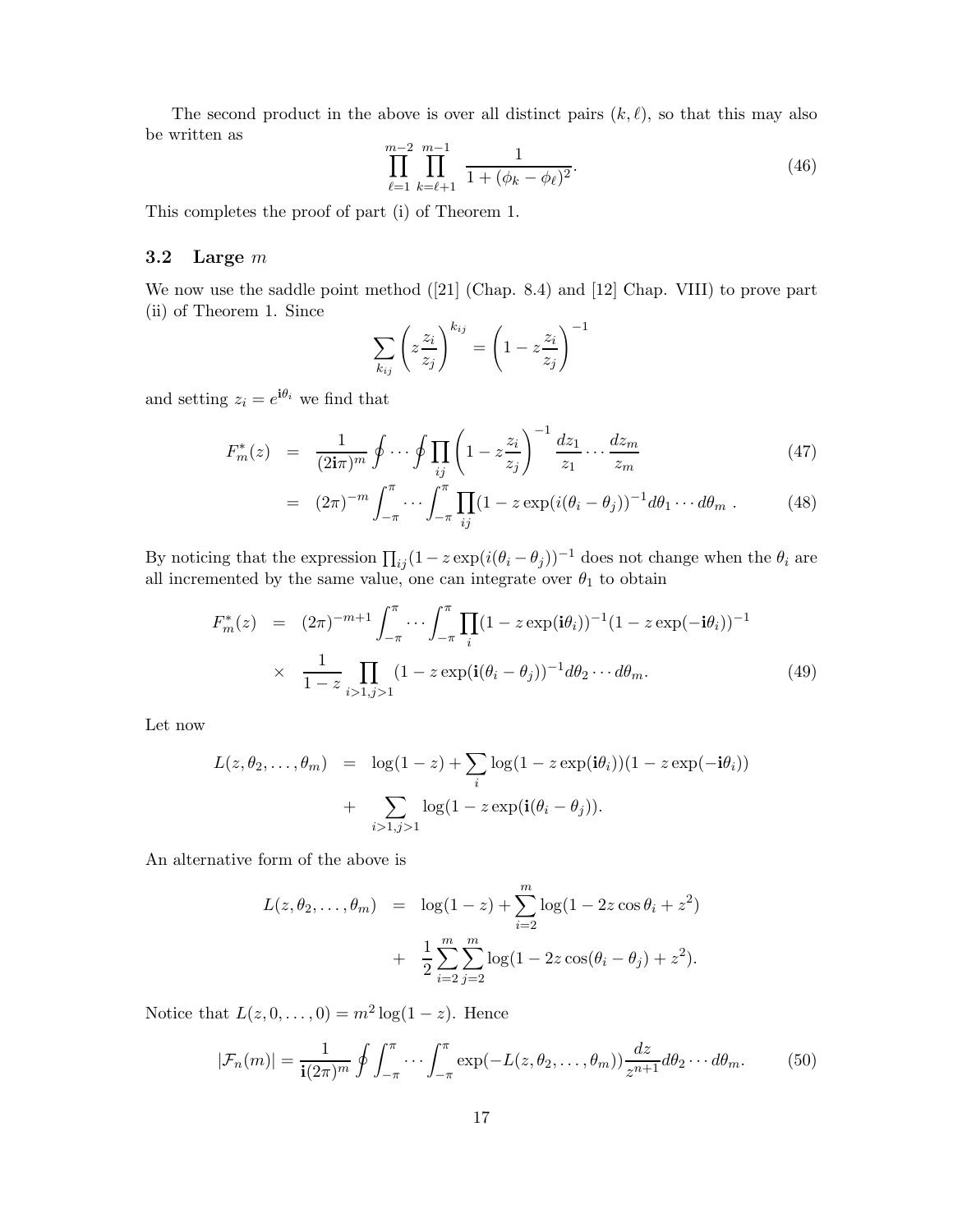In order to find the asymptotics of this integral we use the *multidimensional saddle point* method. The quantity  $L(z, \theta_2, ..., \theta_m) + n \log z$  attains its minimum value at  $(\theta_2, ..., \theta_m) =$  $(0, \ldots, 0)$  and  $z = z_n = \frac{n}{m^2 + n}$ . The minimum value is therefore

$$
m^{2}\log(1-z_{n}) + n\log z_{n} = m^{2}\log(m^{2}/(m^{2}+n)) + n\log(n/(m^{2}+n))
$$

or

$$
m^{2}\log(m^{2}) + n\log(n) - (m^{2} + n)\log(m^{2} + n).
$$

Then

$$
m^{2} \log(1 - z_{n}) + n \log z_{n} = m^{2} \log m^{2} - m^{2} \log n - m^{2} + O(m^{4}/n)
$$

provided that  $m^4 = o(n)$ .

It turns out that at  $(z, \theta_2, \ldots, \theta_m) = (z_n, 0, \ldots, 0)$  we have:

$$
\frac{\partial^2}{\partial z^2} L(z, \theta_2, \dots, \theta_m) = -\frac{m^2}{(1 - z_n)^2}
$$
  
\n
$$
\forall i : \frac{\partial^2}{\partial z \partial \theta_i} L(z, \theta_2, \dots, \theta_m) = 0
$$
  
\n
$$
\forall i : \frac{\partial^2}{\partial \theta_i^2} L(z, \theta_2, \dots, \theta_m) = \frac{2(m - 1)z_n}{(1 - z_n)^2}
$$
  
\n
$$
\forall i \neq j : \frac{\partial^2}{\partial \theta_i \partial \theta_j} L(z, \theta_2, \dots, \theta_m) = -\frac{2z_n}{(1 - z_n)^2}, \quad m \geq 3.
$$

In other words, the second derivative matrix  $\mathbf{Q}_2$  of  $L(z, \theta_2, \dots, \theta_m)+n \log z$  at  $(z, \theta_2, \dots, \theta_m)=$  $(z_n, 0, \ldots, 0)$  is

$$
\mathbf{Q}_2 = \left(-\frac{m^2}{(1-z_n)^2} - \frac{n}{(z_n)^2}\right) \mathbf{u}_z \otimes \mathbf{u}_z + \frac{2mz_n}{(1-z_n)^2} \mathbf{I}_{\theta} - \frac{2z_n}{(1-z_n)^2} \mathbf{u}_{\theta} \otimes \mathbf{u}_{\theta}
$$

where  $$ 

$$
\mathbf{u}_{\theta} = \frac{1}{\sqrt{m-1}}(0,1,\ldots,1),
$$

and

$$
\mathbf{I}_{\theta}=\mathbf{I}-\mathbf{u}_{z}\otimes\mathbf{u}_{z},
$$

*i.e.*, the identity restricted on  $\theta$  components. In the above  $\otimes$  is the tensor product (in our case, it is a product of two vectors resulting in a matrix). For example,

$$
\mathbf{u}_{\theta} \otimes \mathbf{u}_{\theta} = \left( \begin{array}{cccc} 0 & 0 & \dots & 0 \\ 0 & 1 & \dots & 1 \\ \dots & \dots & \dots & \dots \\ 0 & 1 & \dots & 1 \end{array} \right).
$$

An application of the saddle point method yields

$$
|\mathcal{F}_n(m)| \sim \frac{1}{(2\pi)^{m/2} z_n \sqrt{\det(\mathbf{Q}_2)}} \exp(-m^2 \log(1 - z_n) - n \log z_n)
$$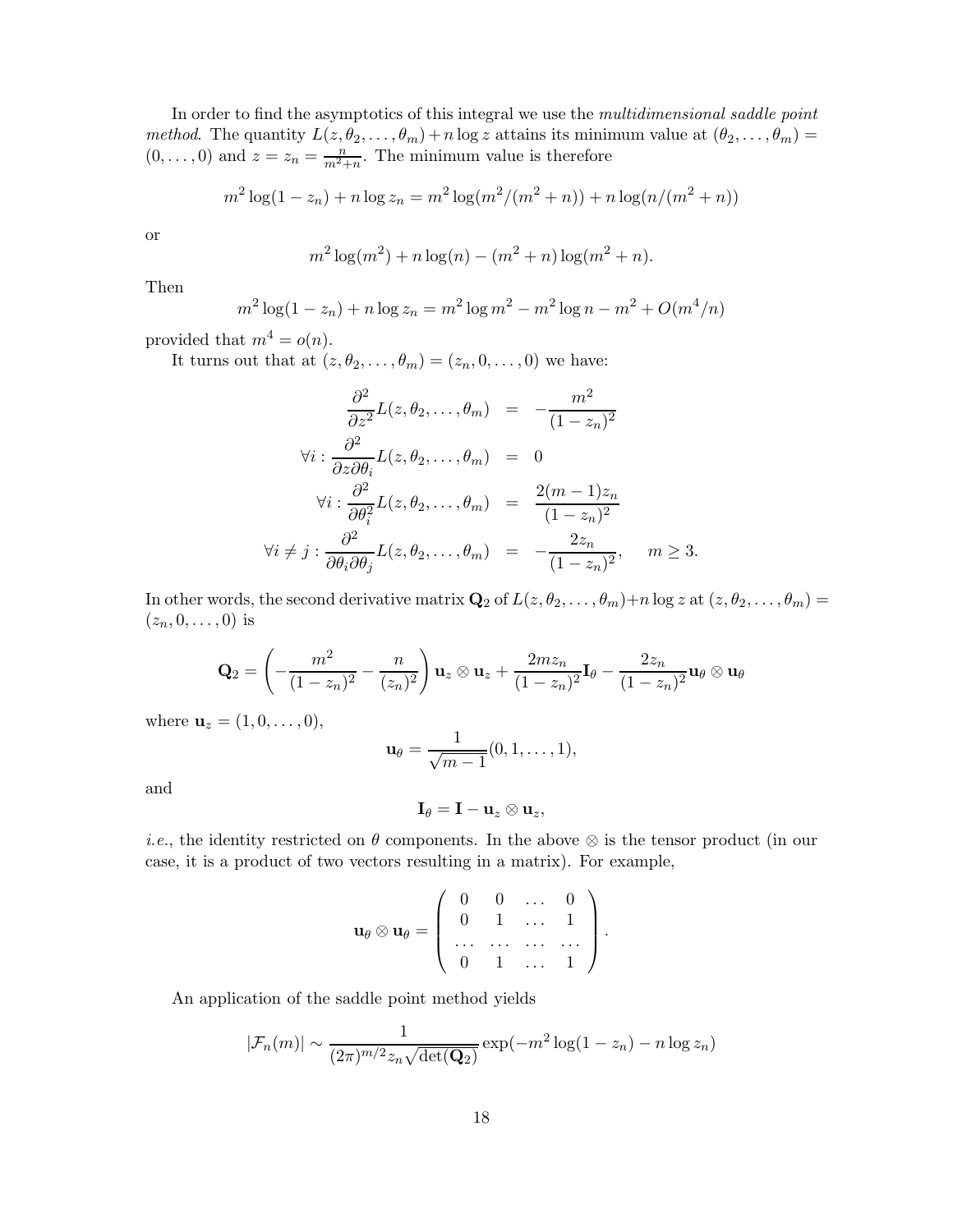where  $det(\cdot)$  denotes the determinant. Since

$$
|\det(\mathbf{Q}_2)| = \left(\frac{m^2}{(1-z_n)^2} + \frac{n}{(z_n)^2}\right) \left(\frac{z_n}{(1-z_n)^2}\right)^{m-1} 2^{m-1} m^{m-2} \sim n^{2m} m^{-3m} 2^{m-1},
$$

we find that for  $m^4 = o(n)$ 

$$
|\mathcal{F}_n(m)| \sim |\mathcal{P}_n(m)| \sim \left( m^{-2m^2 + 3m/2} e^{m^2} 2^{-m} \pi^{-m/2} \sqrt{2} \right) n^{m^2 - m},
$$

and this completes the proof. The condition  $m^4 = o(n)$  is needed since we used the approximation for  $m^2 \log(1 - z_n)$  below (50).

# Acknowledgment

We thank J. Fill (Johns Hopkins University), S. Janson (Uppsala University), and G. Seroussi (HPL) for many useful comments regarding this paper. We also thank AE E. Ordentlich and anonymous referees for insisting on better presentation and establishing the asymptotic equivalences.

### References

- [1] K. Atteson, The Asymptotic Redundancy of Bayes Rules for Markov Chains, IEEE Trans. on Information Theory, 45, 2104-2109, 1999.
- [2] A. Barron, J. Rissanen, and B. Yu, The Minimum Description Length Principle in Coding and Modeling, IEEE Trans. Information Theory, 44, 2743-2760, 1998.
- [3] P. Billingsley, Statistical Methods in Markov Chains, Ann. Math. Statistics, 32, 12-40, 1961.
- [4] T. Cover and J.A. Thomas, Elements of Information Theory, John Wiley & Sons, New York, 1991.
- [5] I. Csziszár and J. Körner, *Information Theory: Coding Theorems for Discrete Memo*ryless Systems, Academic Press, New York, 1981.
- [6] I. Csziszár, The Method of Types, IEEE Trans. Information Theory, 44, 2505-2523, 1998.
- [7] L. D. Davisson, Universal Noiseless Coding, IEEE Trans. Information Theory, 19, 783-795, 1973.
- [8] L. D. Davisson, Minimax Noiseless Universal coding for Markov Sources, IEEE Trans. Information Theory, 29, 211 - 215, 1983.
- [9] M. Drmota and W. Szpankowski, Precise Minimax Redundancy and Regret, IEEE Trans. Information Theory, 50, 2686-2707, 2004.
- [10] M. Feder, N. Merhav, and M. Gutman, Universal Prediction of Individual Sequences, IEEE Trans. Information Theory, 38, 1258–1270, 1992.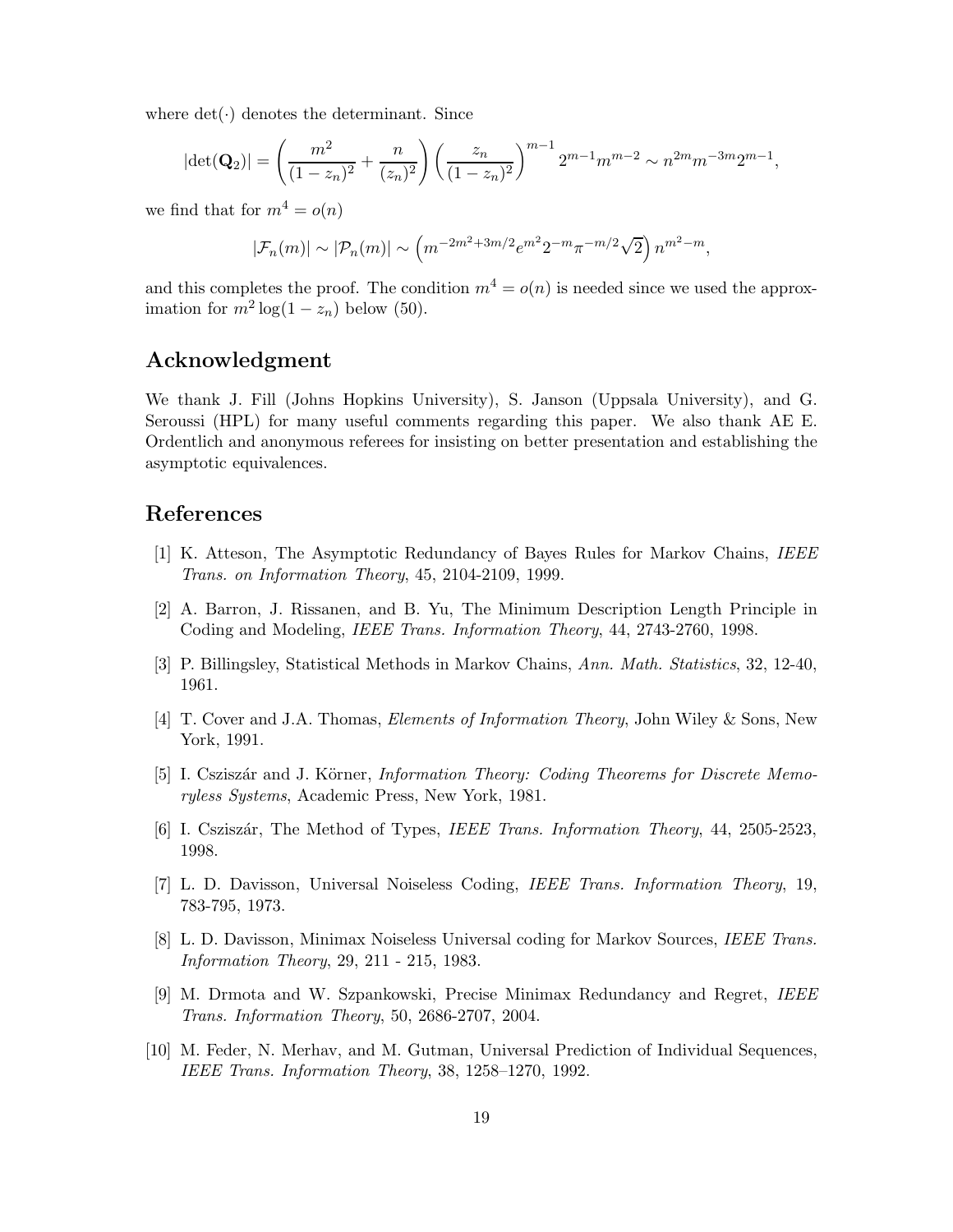- [11] J. Fill and V. Lyzinski, Counting Markov Types: Comments, Corrections, Extensions, and Problems, Private Communication, 2010.
- [12] P. Flajolet and R. Sedgewick, Analytic Combinatorics, Cambridge University Press, Cambridge, 2008.
- [13] L. Goodman, Exact Probabilities and Asymptotic Relationships for Some Statistics from m-th Order Markov Chains, Annals of Mathematical Statistics, 29, 476-490, 1958.
- [14] P. Jacquet and W. Szpankowski, Markov Types and Minimax Redundancy for Markov Sources, IEEE Trans. Information Theory, 50, 1393-1402, 2004.
- [15] A. Martín, G. Seroussi, and M. J. Weinberger, Type classes of tree models, *Proc. ISIT* 2007, Nice, France, 2007.
- [16] J. Rissanen, Fisher Information and Stochastic Complexity, IEEE Trans. Information Theory, 42, 40-47, 1996.
- [17] G. Seroussi, On Universal Types, IEEE Trans. Information Theory, 52, 171-189, 2006.
- [18] P. Shields, Universal Redundancy Rates Do Not Exist, IEEE Trans. Information Theory, 39, 520-524, 1993.
- [19] R. Stanley, Enumerative Combinatorics, Vol. II, Cambridge University Press, Cambridge, 1999.
- [20] W. Szpankowski, On Asymptotics of Certain Recurrences Arising in Universal Coding, Problems of Information Transmission, 34, 55-61, 1998.
- [21] W. Szpankowski, Average Case Analysis of Algorithms on Sequences, Wiley, New York, 2001.
- [22] Q. Xie, A. Barron, Asymptotic Minimax Regret for Data Compression, Gambling, and Prediction, IEEE Trans. Information Theory, 46, 431-445, 2000.
- [23] M. J. Weinberger, N. Merhav, and M. Feder, Optimal sequential probability assignment for individual sequences, IEEE Trans. Inf. Theory, 40, 384-396, 1994.
- [24] P. Whittle, Some Distribution and Moment Formulæ for Markov Chain, J. Roy. Stat. Soc., Ser. B., 17, 235-242, 1955.